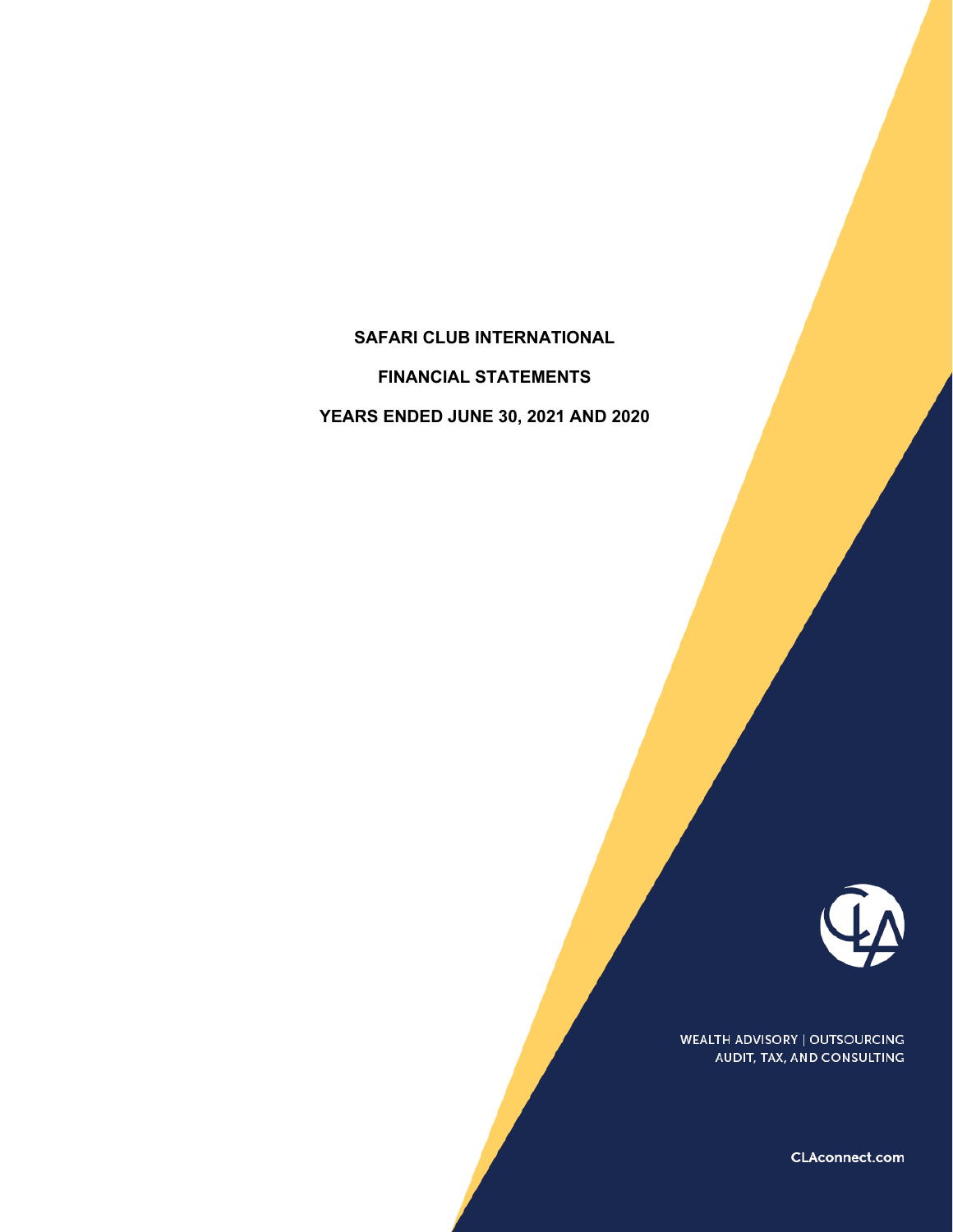# **SAFARI CLUB INTERNATIONAL TABLE OF CONTENTS YEARS ENDED JUNE 30, 2021 AND 2020**

| INDEPENDENT AUDITORS' REPORT                       |   |
|----------------------------------------------------|---|
| <b>FINANCIAL STATEMENTS</b>                        |   |
| <b>STATEMENTS OF FINANCIAL POSITION</b>            | 3 |
| STATEMENTS OF ACTIVITIES AND CHANGES IN NET ASSETS | 4 |
| STATEMENTS OF FUNCTIONAL REVENUES AND EXPENSES     | 6 |
| <b>STATEMENTS OF CASH FLOWS</b>                    | 8 |
| <b>NOTES TO FINANCIAL STATEMENTS</b>               | 9 |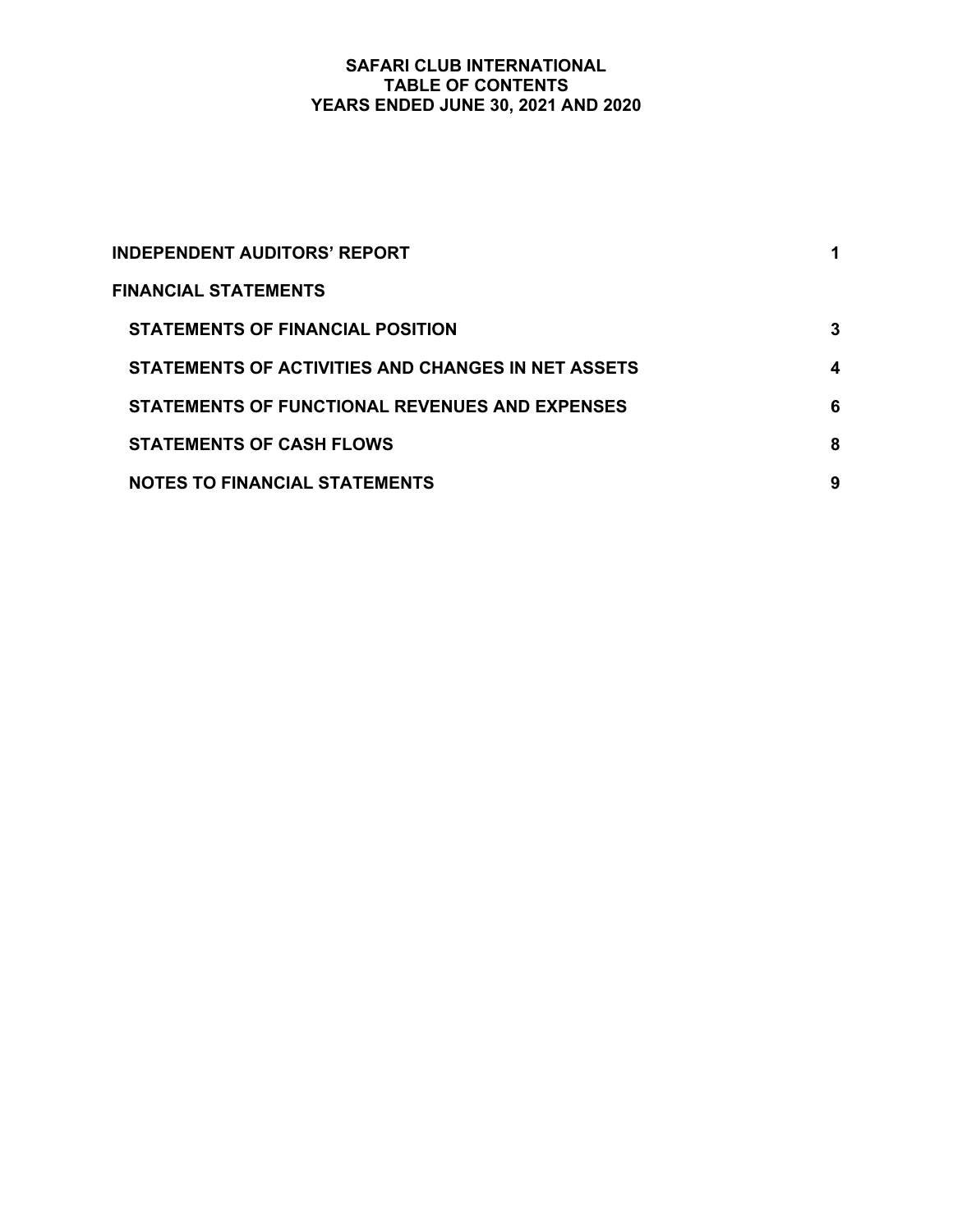

**CliftonLarsonAllen LLP CLAconnect.com**

# **INDEPENDENT AUDITORS' REPORT**

Board of Directors Safari Club International Tucson, Arizona

We have audited the accompanying financial statements of Safari Club International, which comprise the statements of financial position as of June 30, 2021 and 2020, and the related statements of activities and changes in net assets, functional revenues and expenses, and cash flows for the years then ended, and the related notes to the financial statements.

# *Management's Responsibility for the Financial Statements*

Management is responsible for the preparation and fair presentation of these financial statements in accordance with accounting principles generally accepted in the United States of America; this includes the design, implementation, and maintenance of internal control relevant to the preparation and fair presentation of financial statements that are free from material misstatement, whether due to fraud or error.

# *Auditors' Responsibility*

Our responsibility is to express an opinion on these financial statements based on our audits. We conducted our audits in accordance with auditing standards generally accepted in the United States of America. Those standards require that we plan and perform the audit to obtain reasonable assurance about whether the financial statements are free from material misstatement.

An audit involves performing procedures to obtain audit evidence about the amounts and disclosures in the financial statements. The procedures selected depend on the auditors' judgment, including the assessment of the risks of material misstatement of the financial statements, whether due to fraud or error. In making those risk assessments, the auditor considers internal control relevant to the entity's preparation and fair presentation of the financial statements in order to design audit procedures that are appropriate in the circumstances, but not for the purpose of expressing an opinion on the effectiveness of the entity's internal control. Accordingly, we express no such opinion. An audit also includes evaluating the appropriateness of accounting policies used and the reasonableness of significant accounting estimates made by management, as well as evaluating the overall presentation of the financial statements.

We believe that the audit evidence we have obtained is sufficient and appropriate to provide a basis for our audit opinion.



CLA is an independent member of Nexia International, a leading, global network of independent accounting and consulting firms. See nexia.com/member-firm-disclaimer for details.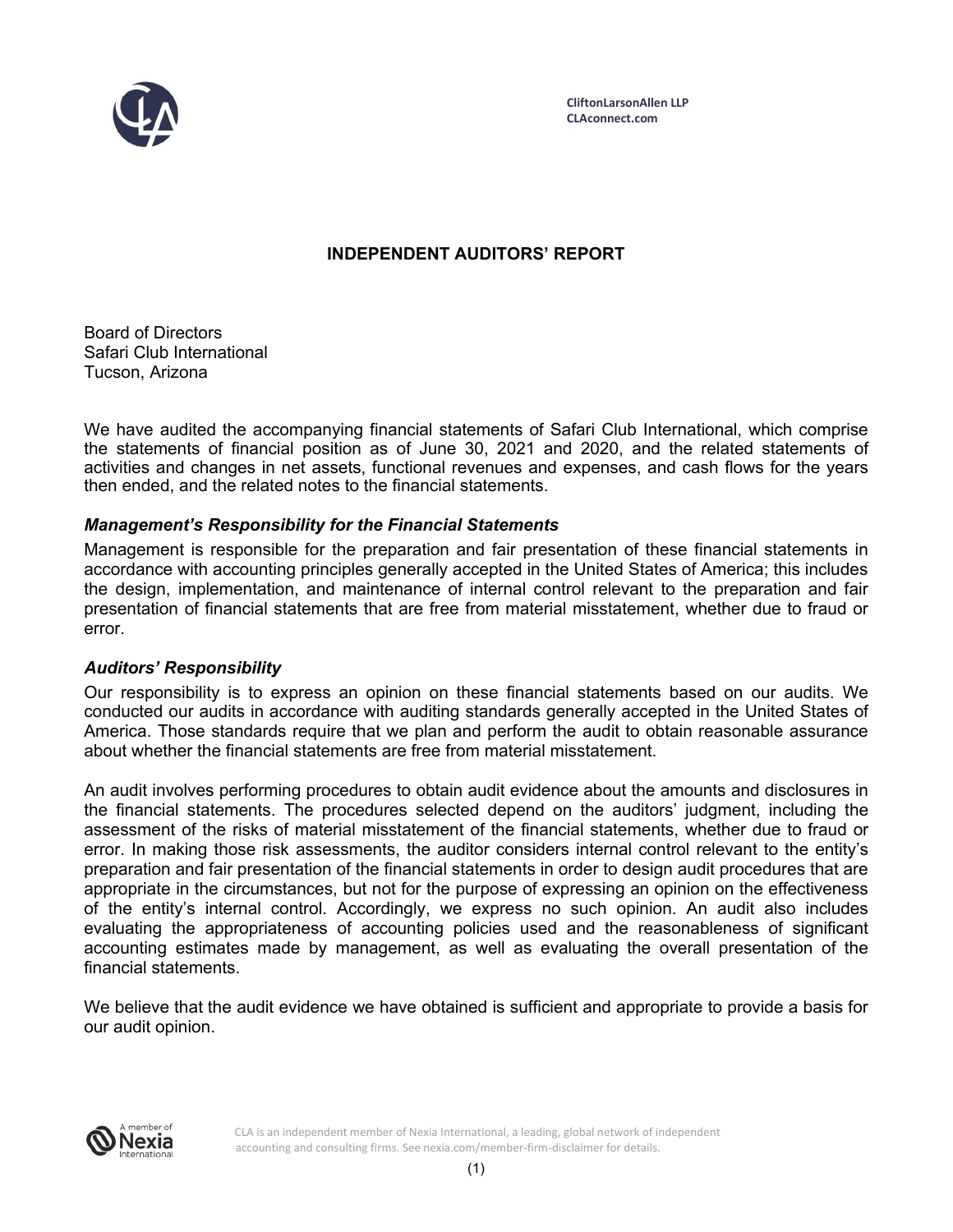# *Opinion*

In our opinion, the financial statements referred to above present fairly, in all material respects, the financial position of Safari Club International as of June 30, 2021 and 2020, and the changes in its net assets and its cash flows for the years then ended in accordance with accounting principles generally accepted in the United States of America.

# *Emphasis of Matter – Change in Accounting Principle*

As discussed in Note 1 to the financial statements, in 2021 the organization adopted new accounting guidance for recognizing revenue from contracts with customers. Our opinion is not modified with respect to this matter.

Viifton Larson Allen LLP

**CliftonLarsonAllen LLP**

Tucson, Arizona January 13, 2022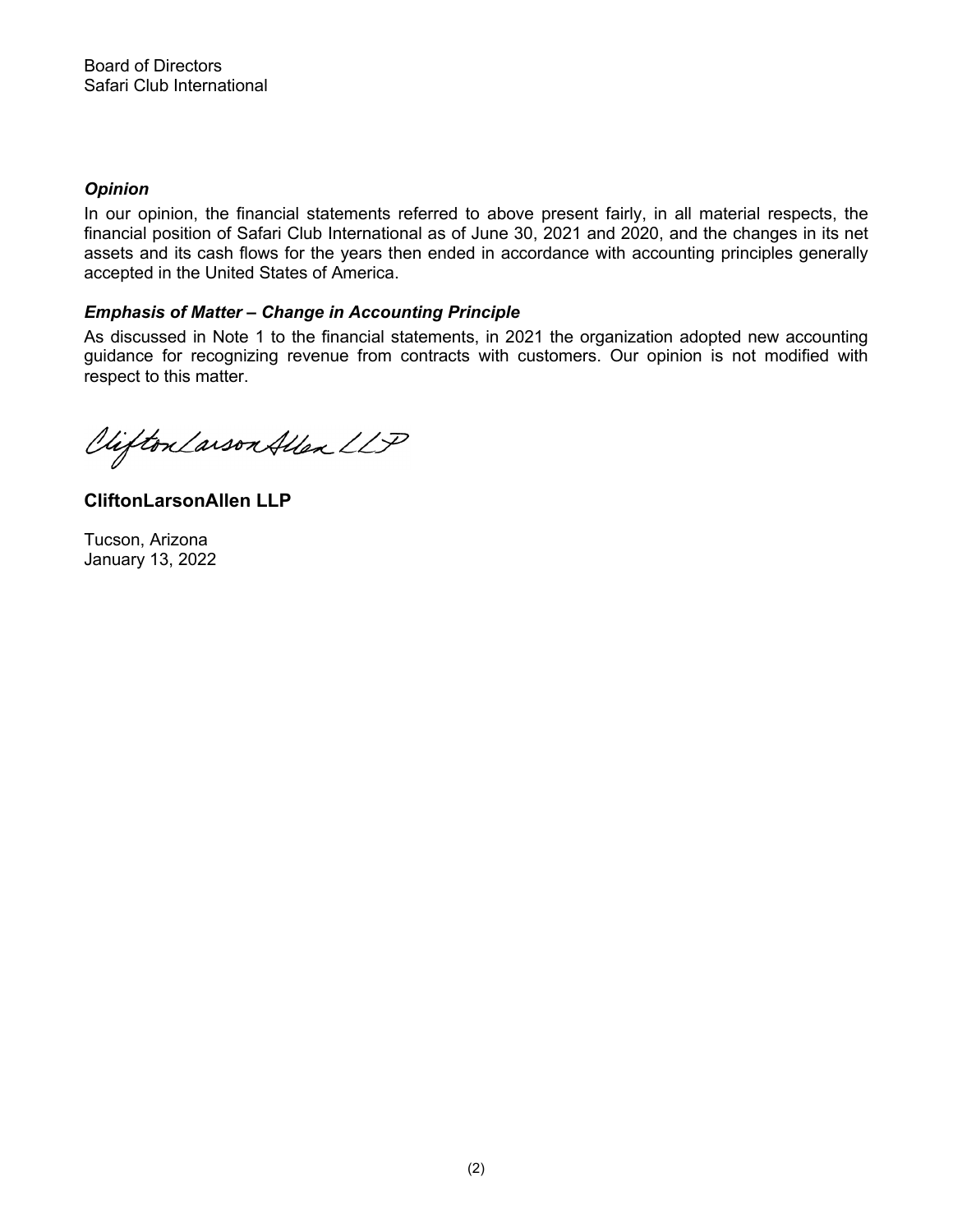# **SAFARI CLUB INTERNATIONAL STATEMENTS OF FINANCIAL POSITION JUNE 30, 2021 AND 2020**

|                                                                                          |    | 2021                   | 2020                 |
|------------------------------------------------------------------------------------------|----|------------------------|----------------------|
| <b>ASSETS</b>                                                                            |    |                        |                      |
| <b>CURRENT ASSETS</b>                                                                    |    |                        |                      |
| Cash and Cash Equivalents<br>Accounts Receivable, Net of Allowance for Doubtful Accounts | \$ | 1,951,610              | \$<br>616,054        |
| of \$11,625 and \$9,875 in 2021 and 2020, Respectively                                   |    | 1,093,787              | 2,749,891            |
| Pledges Receivable<br>Notes Receivable, Net of Allowance for Doubtful Accounts           |    | 18,800                 | 30,250               |
| of \$21,867 and \$55,984 in 2021 and 2020, Respectively                                  |    | 608,230                | 497,561              |
| Inventories<br>Prepaid Expenses:                                                         |    | 495,499                | 411,593              |
| Convention                                                                               |    | 241,177                | 205,129              |
| Other Programs                                                                           |    | 409,596                | 341,680              |
| <b>Total Current Assets</b>                                                              |    | 4,818,699              | 4,852,158            |
| LONG-TERM PLEDGES RECEIVABLE, NET OF CURRENT PORTION                                     |    | 10,767                 | 28,850               |
| LONG-TERM NOTES RECEIVABLE, NET OF CURRENT PORTION                                       |    | 801,176                | 143,750              |
| <b>LONG-TERM INVESTMENTS</b>                                                             |    | 9,762,569              | 8,845,178            |
| LONG-TERM DEPOSIT, RELATED PARTY                                                         |    | 73,599                 | 69,951               |
| <b>INTELLECTUAL PROPERTY</b>                                                             |    | 731,800                | 731,800              |
| PROPERTY AND EQUIPMENT, NET                                                              |    | 311,280                | 470,806              |
| <b>Total Assets</b>                                                                      | S. | 16,509,890             | \$<br>15,142,493     |
| <b>LIABILITIES AND NET ASSETS</b>                                                        |    |                        |                      |
| <b>CURRENT LIABILITIES</b>                                                               |    |                        |                      |
| Accounts Payable and Accrued Liabilities<br><b>Unearned Revenue:</b>                     | \$ | 1,228,501              | \$<br>874,941        |
| Convention                                                                               |    | 2,978,159              | 4,029,949            |
| Safari Publications                                                                      |    | 410,094                | 418,771              |
| Annual Membership                                                                        |    | 171,185                |                      |
| <b>Other Programs</b><br><b>Total Current Liabilities</b>                                |    | 1,148,754<br>5,936,693 | 830,553<br>6,154,214 |
|                                                                                          |    |                        |                      |
| <b>LONG-TERM LIABILITIES</b>                                                             |    |                        |                      |
| Unearned Three-Year and Lifetime Membership Revenue                                      |    | 5,094,551              | 422,985              |
| <b>Total Liabilities</b>                                                                 |    | 11,031,244             | 6,577,199            |
| <b>NET ASSETS</b>                                                                        |    |                        |                      |
| <b>Without Donor Restrictions</b>                                                        |    | 4,879,827              | 8,023,008            |
| <b>With Donor Restrictions</b><br><b>Total Net Assets</b>                                |    | 598,819<br>5,478,646   | 542,286<br>8,565,294 |
| <b>Total Liabilities and Net Assets</b>                                                  |    |                        |                      |
|                                                                                          |    | 16,509,890             | 15,142,493           |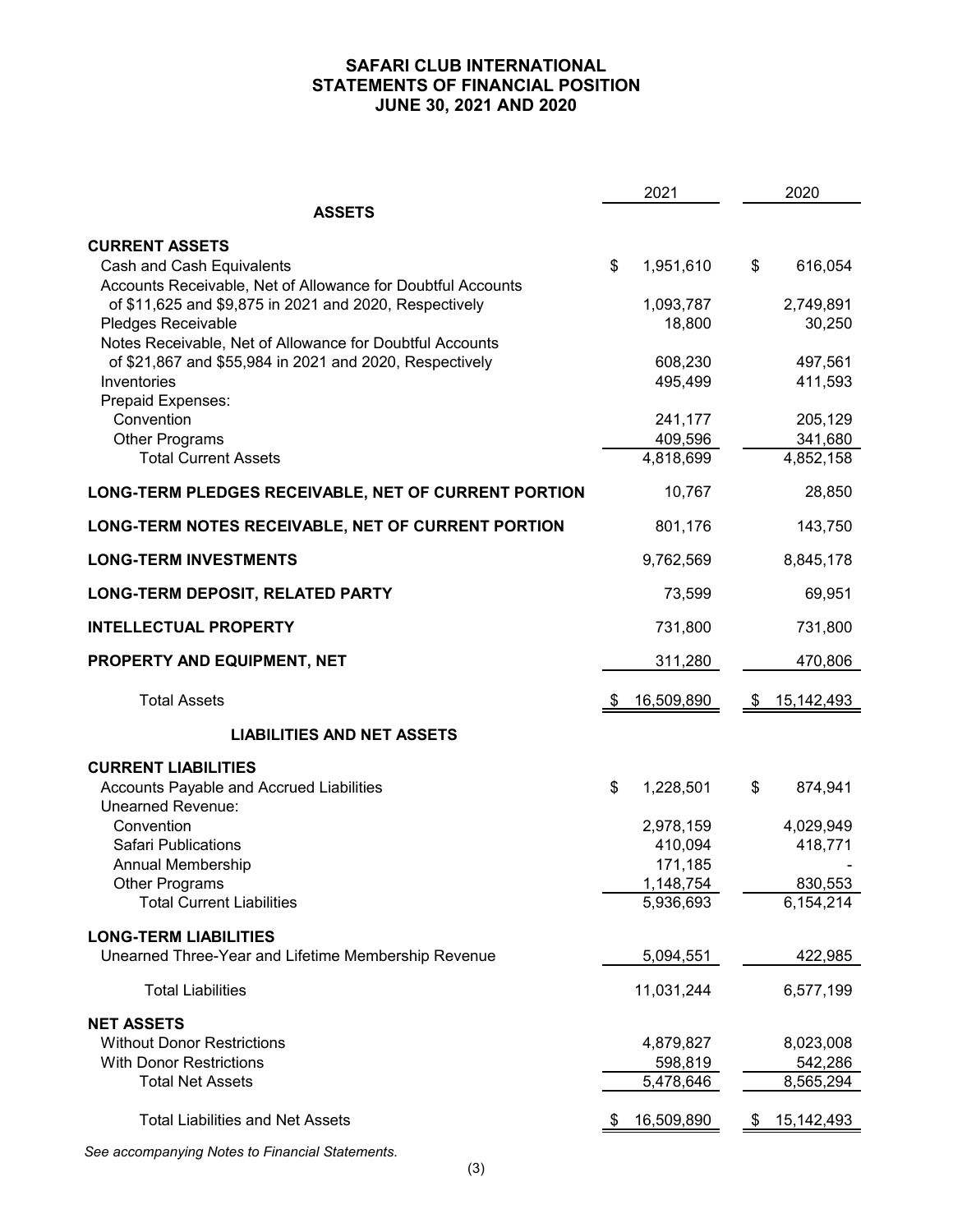### **SAFARI CLUB INTERNATIONAL STATEMENT OF ACTIVITIES AND CHANGES IN NET ASSETS YEAR ENDED JUNE 30, 2021**

|                                                                                      | <b>Without Donor</b><br>Restrictions | <b>With Donor</b><br>Restrictions | Total           |  |  |
|--------------------------------------------------------------------------------------|--------------------------------------|-----------------------------------|-----------------|--|--|
| <b>REVENUES AND OTHER SUPPORT</b>                                                    |                                      |                                   |                 |  |  |
| Convention                                                                           | \$                                   | \$                                | \$              |  |  |
| <b>Insurance Proceeds</b>                                                            | 6,798,064                            |                                   | 6,798,064       |  |  |
| <b>Dues and Subscriptions</b>                                                        | 1,755,650                            |                                   | 1,755,650       |  |  |
| Membership Services and Product Sales                                                | 509,983                              |                                   | 509,983         |  |  |
| Advertising and Sponsorships                                                         | 1,345,828                            |                                   | 1,345,828       |  |  |
| Contributions                                                                        | 908,703                              | 25,332                            | 934,035         |  |  |
| Investment Income                                                                    | 1,713,126                            | 93,803                            | 1,806,929       |  |  |
| Other                                                                                | 957                                  |                                   | 957             |  |  |
| Net Assets Released from Restrictions:                                               |                                      |                                   |                 |  |  |
| Satisfaction of Program Restrictions                                                 | 62,602                               | (62, 602)                         |                 |  |  |
| <b>Total Revenues and Other Support</b>                                              | 13,094,913                           | 56,533                            | 13, 151, 446    |  |  |
| <b>EXPENSES</b>                                                                      |                                      |                                   |                 |  |  |
| Program Services:                                                                    |                                      |                                   |                 |  |  |
| <b>SCIF Programs</b>                                                                 | 1,000,000                            |                                   | 1,000,000       |  |  |
| <b>Governmental Affairs</b>                                                          | 2,140,871                            |                                   | 2,140,871       |  |  |
| <b>Total Program Services</b>                                                        | 3,140,871                            |                                   | 3,140,871       |  |  |
| <b>Supporting Services:</b>                                                          |                                      |                                   |                 |  |  |
| Fundraising                                                                          | 420,125                              |                                   | 420,125         |  |  |
| <b>Membership Services</b>                                                           | 5,288,762                            |                                   | 5,288,762       |  |  |
| <b>General and Administrative</b>                                                    | 2,526,193                            |                                   | 2,526,193       |  |  |
| <b>Total Supporting Services</b>                                                     | 8,235,080                            |                                   | 8,235,080       |  |  |
| <b>Total Expenses</b>                                                                | 11,375,951                           |                                   | 11,375,951      |  |  |
| <b>CHANGES IN NET ASSETS</b>                                                         | 1,718,962                            | 56,533                            | 1,775,495       |  |  |
| Net Assets - Beginning of Year,                                                      |                                      |                                   |                 |  |  |
| as Previously Reported                                                               | 8,023,008                            | 542,286                           | 8,565,294       |  |  |
| Cumulative Effect of Change in Accounting<br>Principles: Revenue from Contracts with |                                      |                                   |                 |  |  |
| Customers (Topic 606)                                                                | (4,862,143)                          |                                   | (4,862,143)     |  |  |
| Net Assets - Beginning of Year, as Restated                                          | 3,160,865                            | 542,286                           | 3,703,151       |  |  |
| <b>NET ASSETS - END OF YEAR</b>                                                      | 4,879,827<br>\$                      | 598,819<br>$\frac{1}{2}$          | 5,478,646<br>\$ |  |  |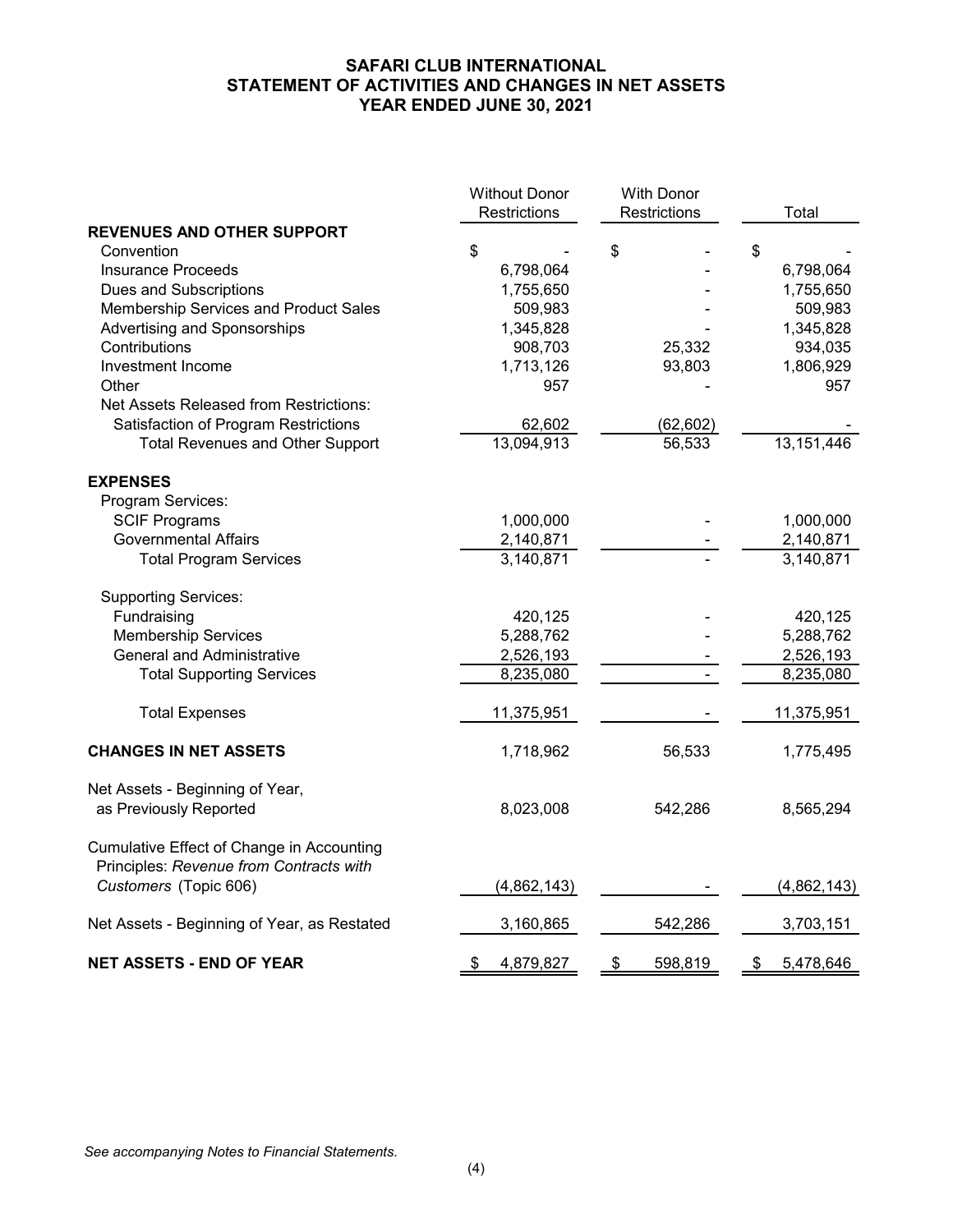### **SAFARI CLUB INTERNATIONAL STATEMENT OF ACTIVITIES AND CHANGES IN NET ASSETS YEAR ENDED JUNE 30, 2020**

|                                         | <b>Without Donor</b> | <b>With Donor</b> |                  |  |
|-----------------------------------------|----------------------|-------------------|------------------|--|
|                                         | Restrictions         | Restrictions      | Total            |  |
| <b>REVENUES AND OTHER SUPPORT</b>       |                      |                   |                  |  |
| Convention                              | 11,904,331<br>\$     | \$                | 11,904,331<br>\$ |  |
| Dues and Subscriptions                  | 2,023,906            |                   | 2,023,906        |  |
| Membership Services and Product Sales   | 830,894              |                   | 830,894          |  |
| Advertising and Sponsorships            | 1,815,249            |                   | 1,815,249        |  |
| Contributions                           | 988,543              | 136,409           | 1,124,952        |  |
| Investment Income                       | 341,159              | 17,848            | 359,007          |  |
| Other                                   | 386,730              |                   | 386,730          |  |
| Net Assets Released from Restrictions:  |                      |                   |                  |  |
| Satisfaction of Program Restrictions    | 101,130              | (101,130)         |                  |  |
| <b>Total Revenues and Other Support</b> | 18,391,942           | 53,127            | 18,445,069       |  |
| <b>EXPENSES</b>                         |                      |                   |                  |  |
| Program Services:                       |                      |                   |                  |  |
| <b>SCIF Programs</b>                    | 2,200,000            |                   | 2,200,000        |  |
| <b>Governmental Affairs</b>             | 2,367,502            |                   | 2,367,502        |  |
| <b>Total Program Services</b>           | 4,567,502            |                   | 4,567,502        |  |
| <b>Supporting Services:</b>             |                      |                   |                  |  |
| Fundraising                             | 6,512,155            |                   | 6,512,155        |  |
| <b>Membership Services</b>              | 5,790,336            |                   | 5,790,336        |  |
| <b>General and Administrative</b>       | 2,920,565            |                   | 2,920,565        |  |
| <b>Total Supporting Services</b>        | 15,223,056           |                   | 15,223,056       |  |
| <b>Total Expenses</b>                   | 19,790,558           |                   | 19,790,558       |  |
| <b>CHANGES IN NET ASSETS</b>            | (1,398,616)          | 53,127            | (1,345,489)      |  |
| Net Assets - Beginning of Year          | 9,421,624            | 489,159           | 9,910,783        |  |
| <b>NET ASSETS - END OF YEAR</b>         | 8,023,008<br>\$      | 542,286<br>\$     | 8,565,294<br>\$  |  |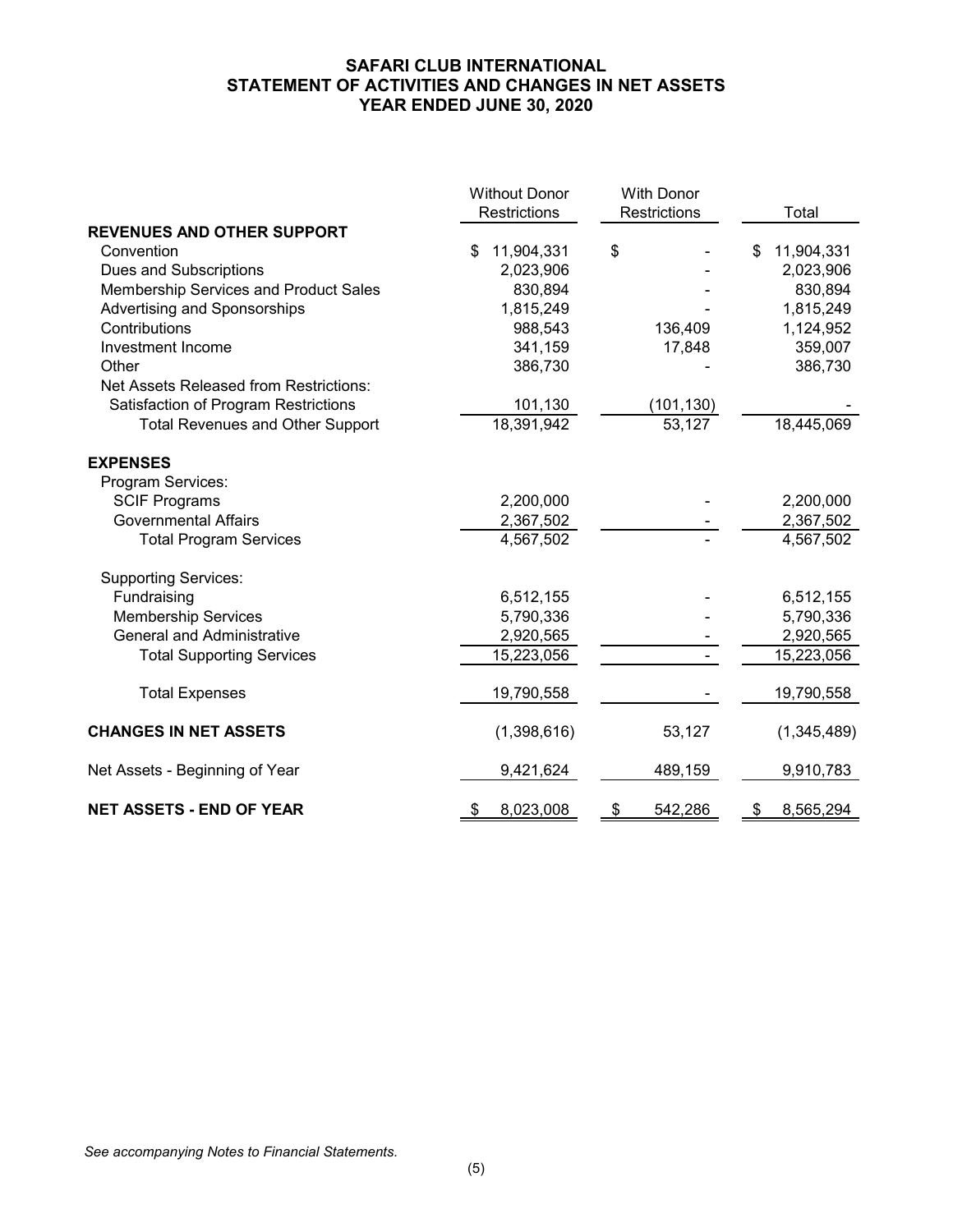# **SAFARI CLUB INTERNATIONAL STATEMENT OF FUNCTIONAL REVENUES AND EXPENSES YEAR ENDED JUNE 30, 2021**

|                                         | <b>SCIF</b>          | Governmental    |                 | Membership  | General and     |                    |
|-----------------------------------------|----------------------|-----------------|-----------------|-------------|-----------------|--------------------|
|                                         | Programs             | Affairs         | Fundraising     | Services    | Administrative  | Total              |
| <b>REVENUE AND OTHER SUPPORT</b>        |                      |                 |                 |             |                 |                    |
| Convention                              | \$                   | \$              | \$              | \$          | \$              | \$                 |
| <b>Insurance Proceeds</b>               |                      | (9,584)         | 6,986,232       | (92, 702)   | (85, 882)       | 6,798,064          |
| Dues and Subscriptions                  |                      |                 |                 | 1,755,650   |                 | 1,755,650          |
| Membership Services and                 |                      |                 |                 |             |                 |                    |
| <b>Product Sales</b>                    |                      |                 |                 | 509,983     |                 | 509,983            |
| Advertising and Sponsorships            |                      |                 |                 | 1,345,828   |                 | 1,345,828          |
| Contributions                           |                      | 60,187          |                 | 867,770     | 6,078           | 934,035            |
| Investment Income                       |                      |                 |                 | 93,974      | 1,712,955       | 1,806,929          |
| Other                                   |                      |                 | 257             | 200         | 500             | 957                |
| Total                                   | \$<br>$\blacksquare$ | \$<br>50,603    | 6,986,489<br>\$ | \$4,480,703 | \$<br>1,633,651 | 13, 151, 446<br>\$ |
| <b>EXPENSES</b>                         |                      |                 |                 |             |                 |                    |
| <b>Convention Events</b>                | \$                   | \$              | \$<br>179,606   | 580<br>\$   | \$<br>4,175     | 184,361<br>\$      |
| Salaries, Wages, and Benefits           |                      | 755,073         | 37,055          | 2,058,726   | 1,107,968       | 3,958,822          |
| <b>Production Costs - Subscriptions</b> |                      |                 |                 | 779,460     |                 | 779,460            |
| Occupancy and Supplies                  |                      | 192,443         | 26,523          | 139,714     | 459,452         | 818,132            |
| Conferences and Meetings                |                      | 108             | 50              | 1,998       | 30,458          | 32,614             |
| Liability and Other Insurance           |                      | 4,025           | 98,798          | 186,341     | 43,767          | 332,931            |
| Programs and Projects                   |                      | 185,573         |                 | 2,815       | 3,699           | 192,087            |
| <b>SCIF Grants</b>                      |                      |                 |                 |             |                 |                    |
| <b>SCIF Donated Goods and Services</b>  | 1,000,000            |                 |                 |             |                 | 1,000,000          |
| Rent                                    |                      | 134,473         | 28,816          | 115,466     | 112,135         | 390,890            |
| <b>Legal and Accounting Services</b>    |                      | 1,493           | 475             | 2,319       | 485,905         | 490,192            |
| Consulting                              |                      | 796,827         | 36,201          | 385,040     | 83,211          | 1,301,279          |
| Depreciation                            |                      | 4,143           | 2,434           | 31,802      | 64,504          | 102,883            |
| Cost of Sales - Membership              |                      |                 |                 |             |                 |                    |
| Services and Products                   |                      |                 |                 | 248,107     |                 | 248,107            |
| Printing                                |                      | 31,080          |                 | 46,022      | 6,261           | 83,363             |
| Promotion and Development               |                      | 16,808          | 1,674           | 1,216,099   | 10,793          | 1,245,374          |
| Postage and Freight                     |                      | 3,178           | 273             | 64,325      | 10,837          | 78,613             |
| Maintenance and Security                |                      | 10,129          | 2,441           | 9,176       | 8,911           | 30,657             |
| Travel                                  |                      | 5,518           | 4,029           | 30,058      | 47,149          | 86,754             |
| <b>Bad Debt</b>                         |                      |                 | 1,750           | (29, 336)   |                 | (27, 586)          |
| Taxes                                   |                      |                 |                 | 50          |                 | 50                 |
| Other                                   |                      |                 |                 |             | 46,968          | 46,968             |
| Total                                   | 1,000,000<br>\$      | \$<br>2,140,871 | \$<br>420,125   | \$5,288,762 | 2,526,193<br>\$ | \$<br>11,375,951   |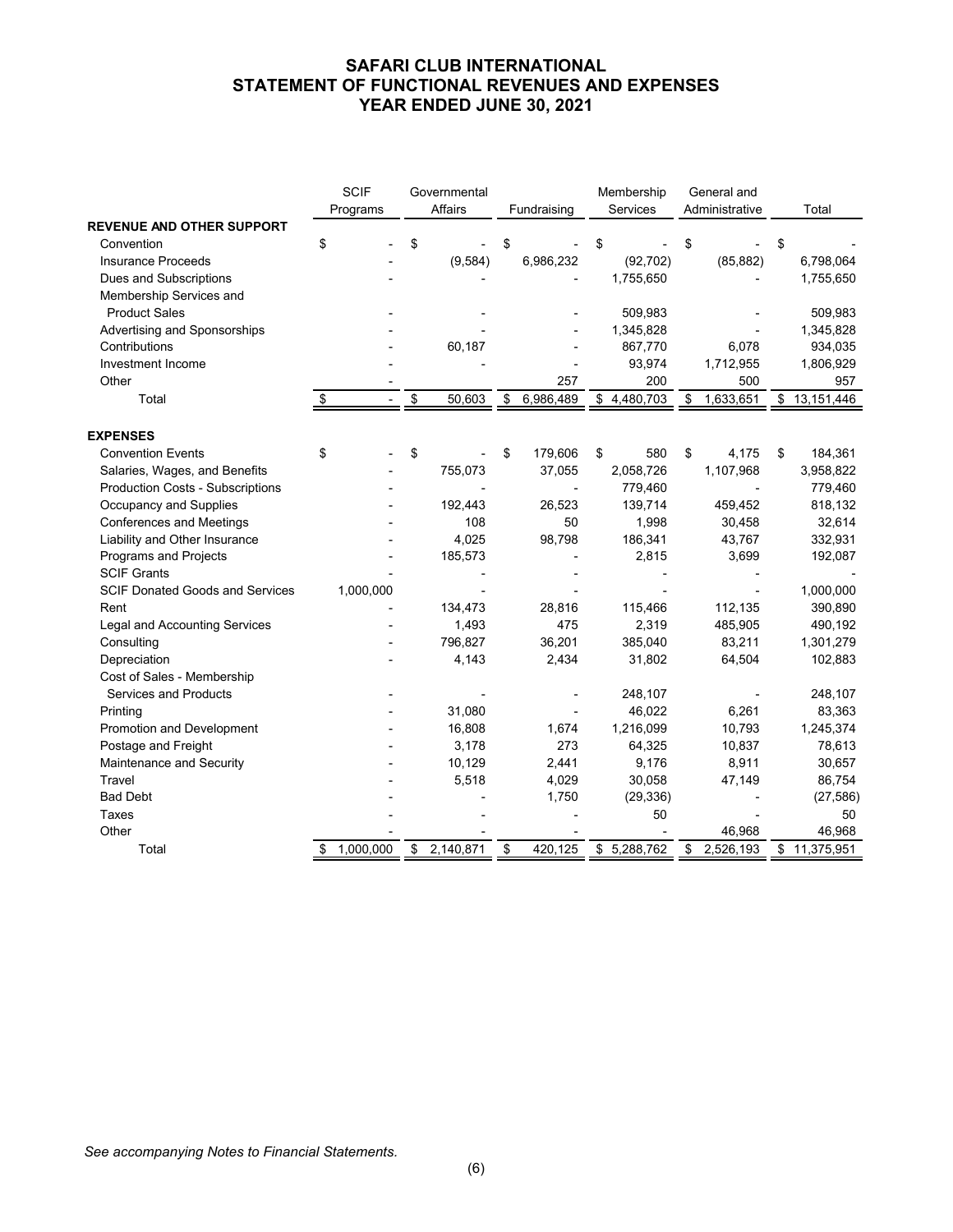# **SAFARI CLUB INTERNATIONAL STATEMENT OF FUNCTIONAL REVENUES AND EXPENSES YEAR ENDED JUNE 30, 2020**

|                                        | <b>SCIF</b>          | Governmental    |                 | Membership    | General and     |                  |
|----------------------------------------|----------------------|-----------------|-----------------|---------------|-----------------|------------------|
|                                        | Programs             | Affairs         | Fundraising     | Services      | Administrative  | Total            |
| <b>REVENUE AND OTHER SUPPORT</b>       |                      |                 |                 |               |                 |                  |
| Convention                             | \$                   | \$<br>32,645    | \$11,857,257    | 14,429<br>\$  | \$              | 11,904,331<br>\$ |
| Dues and Subscriptions                 |                      |                 |                 | 2,023,906     |                 | 2,023,906        |
| Membership Services and                |                      |                 |                 |               |                 |                  |
| <b>Product Sales</b>                   |                      |                 |                 | 799,304       | 31,590          | 830,894          |
| Advertising and Sponsorships           |                      |                 | 197,600         | 1,617,649     |                 | 1,815,249        |
| Contributions                          |                      | 146,239         |                 | 976,653       | 2,060           | 1,124,952        |
| Investment Income                      |                      |                 |                 | 19,369        | 339,638         | 359,007          |
| Other                                  |                      | 4,550           | 380,105         |               | 2,075           | 386,730          |
| Total                                  | \$<br>$\blacksquare$ | \$<br>183,434   | \$12,434,962    | \$5,451,310   | \$<br>375,363   | \$18,445,069     |
|                                        |                      |                 |                 |               |                 |                  |
| <b>EXPENSES</b>                        |                      |                 |                 |               |                 |                  |
| <b>Convention Events</b>               | \$                   | \$<br>66,029    | 4,066,464<br>\$ | 121,954<br>\$ | \$<br>123,272   | 4,377,719<br>\$  |
| Salaries, Wages, and Benefits          |                      | 1,043,297       | 998,906         | 2,457,891     | 1,281,615       | 5,781,709        |
| Production Costs - Subscriptions       |                      |                 | $\blacksquare$  | 881,964       |                 | 881,964          |
| Occupancy and Supplies                 |                      | 219,184         | 160,579         | 218,365       | 307,275         | 905,403          |
| Conferences and Meetings               |                      | 9,255           | 635             | 22,357        | 130,954         | 163,201          |
| Liability and Other Insurance          |                      | 2,020           | 149,729         | 153,823       | 57,573          | 363,145          |
| Programs and Projects                  |                      | 239,129         | 77,427          | 5,587         | 7,752           | 329,895          |
| <b>SCIF Grants</b>                     | 115,513              |                 |                 |               |                 | 115,513          |
| <b>SCIF Donated Goods and Services</b> | 2,084,487            |                 |                 |               |                 | 2,084,487        |
| Rent                                   |                      | 193,512         | 46,929          | 98,919        | 94,758          | 434,118          |
| Legal and Accounting Services          |                      | 2,740           |                 | 7,320         | 455,277         | 465,337          |
| Consulting                             |                      | 419,761         | 267,264         | 626,492       | 88,209          | 1,401,726        |
| Depreciation                           |                      | 4,815           | 5,387           | 25,069        | 137,117         | 172,388          |
| Cost of Sales - Membership             |                      |                 |                 |               |                 |                  |
| <b>Services and Products</b>           |                      |                 |                 | 346,175       |                 | 346,175          |
| Printing                               |                      | 19,865          | 117,389         | 59,056        | 5,243           | 201,553          |
| Promotion and Development              |                      | 13,181          | 240,701         | 484,509       | 36,311          | 774,702          |
| Postage and Freight                    |                      | 18,114          | 47,746          | 67,528        | 27,080          | 160,468          |
| Maintenance and Security               |                      | 11,298          | 4,588           | 10,106        | 9,263           | 35,255           |
| Travel                                 |                      | 105,252         | 337,944         | 201,570       | 142,316         | 787,082          |
| <b>Bad Debt</b>                        |                      |                 | (9,533)         | 1,681         |                 | (7, 852)         |
| Taxes                                  |                      | 50              |                 |               |                 | 50               |
| Other                                  |                      |                 |                 | (30)          | 16,550          | 16,520           |
| Total                                  | \$2,200,000          | \$<br>2,367,502 | 6,512,155<br>\$ | \$5,790,336   | 2,920,565<br>\$ | \$19,790,558     |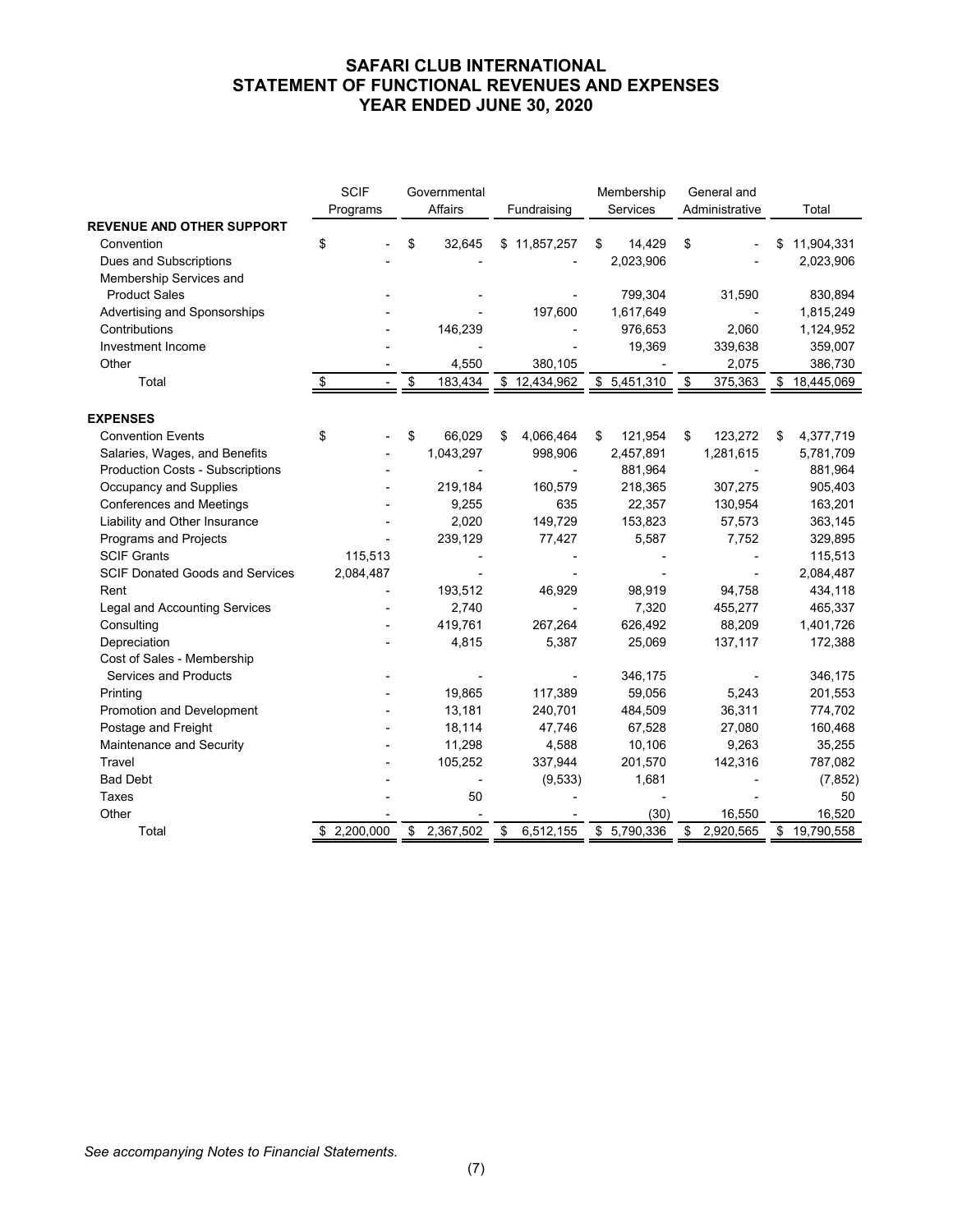# **SAFARI CLUB INTERNATIONAL STATEMENTS OF CASH FLOWS YEARS ENDED JUNE 30, 2021 AND 2020**

|                                                                                          |    | 2021        |    | 2020          |  |
|------------------------------------------------------------------------------------------|----|-------------|----|---------------|--|
| <b>CASH FLOWS FROM OPERATING ACTIVITIES</b>                                              |    |             |    |               |  |
| <b>Changes in Net Assets</b>                                                             | \$ | 1,775,495   | \$ | (1,345,489)   |  |
| Adjustments to Reconcile Changes in Net Assets to                                        |    |             |    |               |  |
| Net Cash Provided (Used) by Operating Activities:                                        |    |             |    |               |  |
| Depreciation                                                                             |    | 102,883     |    | 172,388       |  |
| Loss on Disposal of Property and Equipment                                               |    | 120,988     |    |               |  |
| Realized and Unrealized Gains on Investments, Net                                        |    | (1,558,536) |    | (131, 324)    |  |
| Increase (Decrease) in Cash Resulting from Changes in:                                   |    |             |    |               |  |
| Accounts, Pledges, and Notes Receivable                                                  |    | 917,542     |    | 642,674       |  |
| Inventories                                                                              |    | (83,906)    |    | (36, 562)     |  |
| <b>Prepaid Expenses</b>                                                                  |    | (103, 964)  |    | 129,715       |  |
| Deposit, Related Party                                                                   |    | (3,648)     |    | 2,402         |  |
| Accounts Payable and Accrued Liabilities                                                 |    | 353,560     |    | (345, 313)    |  |
| <b>Unearned Revenue</b>                                                                  |    | (761, 658)  |    | (2,271,475)   |  |
| Net Cash Provided (Used) by Operating Activities                                         |    | 758,756     |    | (3, 182, 984) |  |
| <b>CASH FLOWS FROM INVESTING ACTIVITIES</b>                                              |    |             |    |               |  |
| Proceeds from Sale of Investments                                                        |    | 859,177     |    | 2,407,742     |  |
| Purchases of Investments                                                                 |    | (218, 032)  |    | (1,042,901)   |  |
| Purchase of Intellectual Property                                                        |    |             |    | (731, 800)    |  |
| Proceeds from the Sale of Assets                                                         |    | 1,700       |    |               |  |
| Purchases of Property and Equipment                                                      |    | (66, 045)   |    | (223, 012)    |  |
| Net Cash Provided by Investing Activities                                                |    | 576,800     |    | 410,029       |  |
| NET INCREASE (DECREASE) IN CASH AND CASH EQUIVALENTS                                     |    | 1,335,556   |    | (2,772,955)   |  |
| Cash and Cash Equivalents - Beginning of Year                                            |    | 616,054     |    | 3,389,009     |  |
| CASH AND CASH EQUIVALENTS - END OF YEAR                                                  | \$ | 1,951,610   | \$ | 616,054       |  |
| SUPPLEMENTAL DISCLOSURE OF CASH FLOW INFORMATION:<br>Effect of Adoption of Topic 606 on: |    |             |    |               |  |
| Net Assets without Donor Restrictions                                                    |    | 4,862,143   | \$ |               |  |
| <b>Unearned Revenue</b>                                                                  | \$ | 4,862,143   | \$ |               |  |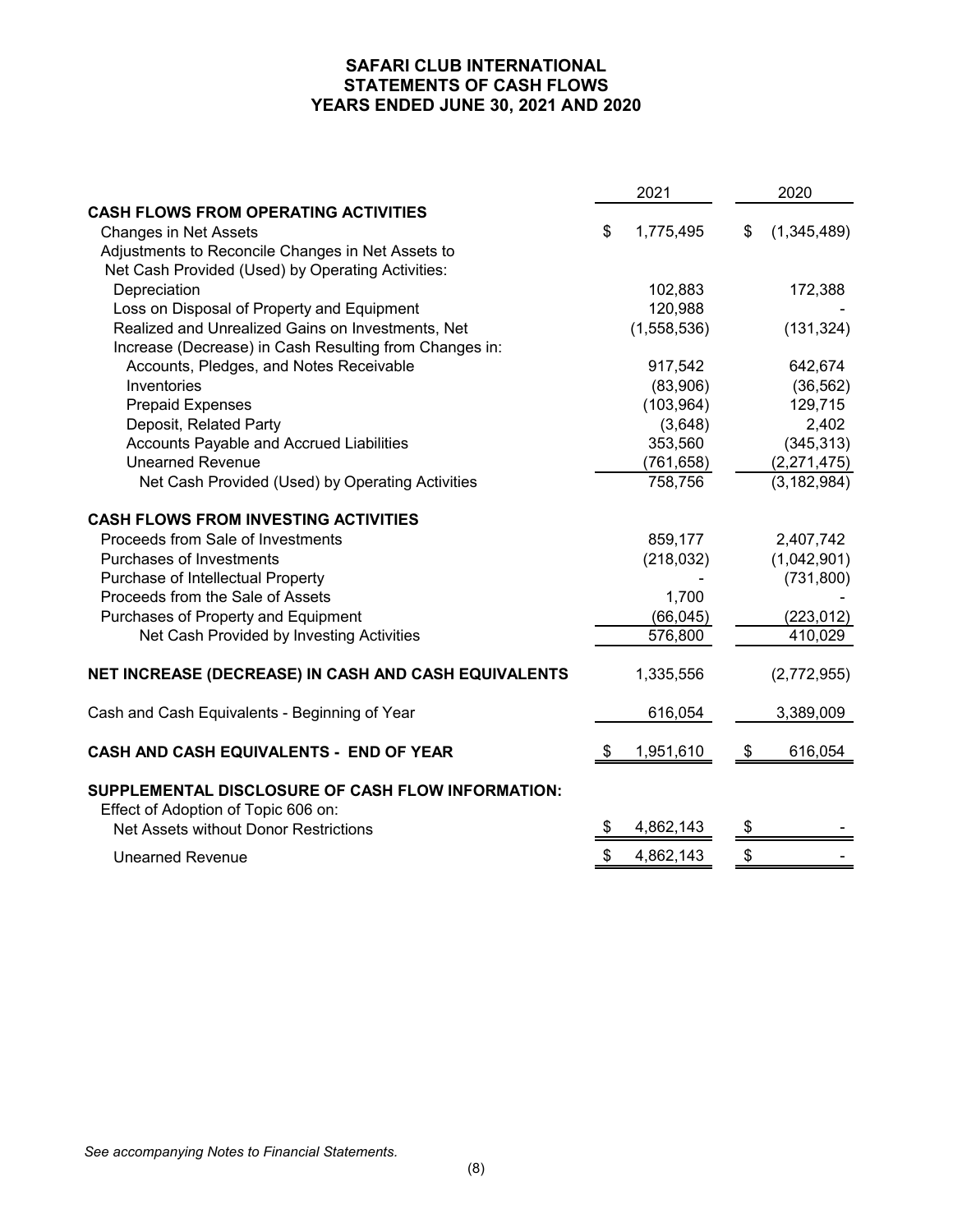### **NOTE 1 SUMMARY OF SIGNIFICANT ACCOUNTING POLICIES**

#### **Organization and Nature of Operations**

Safari Club International (SCI), a nonprofit organization incorporated in the state of Arizona on January 1, 2000, is dedicated to educating the public concerning sport hunting, preserving the rights of hunters, promoting safe, legal and ethical hunting, and promoting wildlife conservation worldwide.

Prior to January 1, 2000, Safari Club operated as a single 501(c)(3) charitable organization. A corporate restructuring was implemented January 1, 2000, in which Safari Club changed its name to Safari Club International Foundation (SCIF). SCIF maintains a portion of the existing operations, while the remaining operations were transitioned to the newly formed 501(c)(4) social welfare organization titled Safari Club International (SCI). SCI and SCIF have some common members of management and common members on the board of directors.

The intent of the corporate restructuring was for SCI to become more involved in advocacy for hunters' rights through increased legislative lobbying and limited political activities, which are limited and/or prohibited for  $501(c)(3)$  charitable organizations. Therefore, the  $501(c)(4)$ social welfare organization was formed to perform that role and the corresponding operations were transitioned to SCI. The restructuring was also beneficial to SCIF by retaining the operations and programs of wildlife conservation, outdoor education, wildlife related humanitarian services, etc. to improve its ability to raise charitable donations.

SCI provided certain support to SCIF in the form of operating grants and donated goods and services totaling \$1,000,000 and \$2,200,000 for the years ended June 30, 2021 and 2020, respectively.

# **Basis of Presentation**

SCI's financial statements have been prepared in accordance with the American Institute of Certified Public Accountants (AICPA) Not-For-Profit Industry Guidance within the Financial Accounting Standards Board (FASB) Codification (the Guidance). Under the Guidance, SCI is required to provide financial statements which are prepared to focus on the organization as a whole and to present balances and transactions according to the existence or absence of donor-imposed restrictions.

Revenues, gains, expenses, and losses are classified based on the existence or absence of donor-imposed restrictions. Accordingly, the net assets of SCI and changes therein are classified and reported as follows:

*Without Donor Restrictions* – Net assets that are not subject to donor-imposed stipulations may be expendable for any purpose in performing the primary objectives of SCI.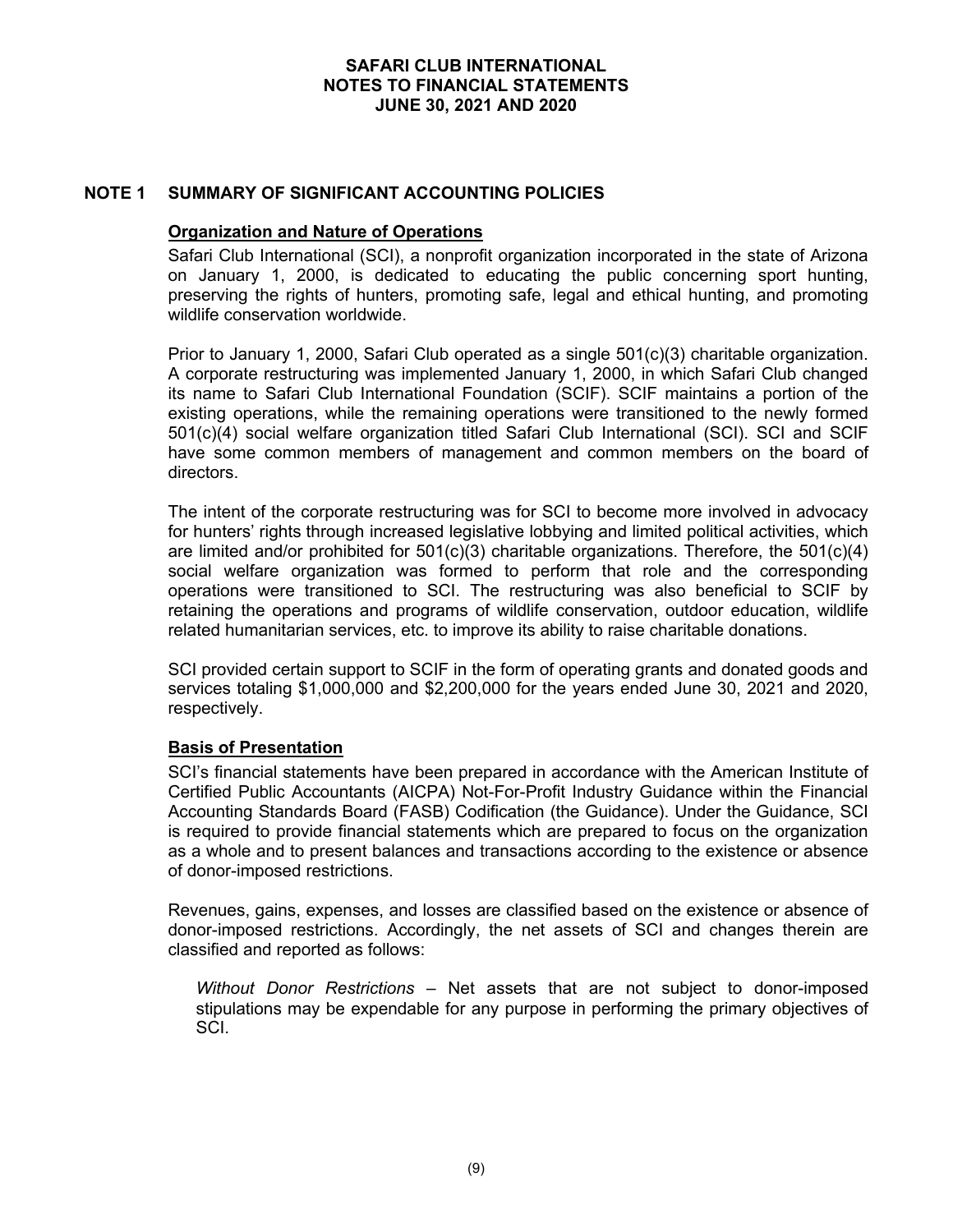## **NOTE 1 SUMMARY OF SIGNIFICANT ACCOUNTING POLICIES (CONTINUED)**

#### **Basis of Presentation (Continued)**

*With Donor Restrictions* – Net assets subject to donor-imposed stipulations that may or will be met either by actions of SCI and/or the passage of time. As the restrictions are satisfied, net assets with donor restrictions are reclassified to net assets without donor restrictions and reported in the accompanying financial statements as net assets released from restriction. Donor-restricted contributions received and expended in the same reporting period are recorded as support without donor restrictions. Contributions of cash or other assets without donor stipulations concerning the use of such assets are reported as revenues without donor restrictions. Contributions of cash or other assets with donor stipulations are reported as revenues of net assets with donor restrictions. The restrictions are considered to be released at the time such assets are placed in service.

### **Use of Estimates**

The preparation of financial statements in conformity with accounting principles generally accepted in the United States of America requires management to make a number of estimates and assumptions that affect the reported amounts of assets, liabilities, revenues, expenses, and disclosures concerning contingent assets and liabilities at the date of the financial statements. Estimates also affect the reported amounts of revenue and expenses during the reporting period. Actual results could differ from those estimates.

# **Cash and Cash Equivalents**

Cash and cash equivalents include short-term certificates of deposit, money market investment accounts, and other marketable securities purchased with original maturities of three months or less. SCI, in the normal course of business, maintains checking and savings account balances. Balances on deposits are insured by the Federal Deposit Insurance Corporation (FDIC) up to specified limits. Balances in excess of FDIC limits are uninsured. As of June 30, 2021 and 2020, a portion of the cash balances at financial institutions exceeded the balance insured by the FDIC.

#### **Accounts and Notes Receivable**

Accounts receivable consist primarily of amounts due from advertisers, convention auction purchases, and chapters. Accounts and notes receivable are stated at the amount management expects to collect. Management provides for probable, uncollectible amounts through a charge to operations and a credit to a valuation allowance based on the assessment of the current status of individual balances. Balances that are still outstanding after management has used reasonable collection efforts are written off through a charge to the valuation allowance and credit to accounts and notes receivable.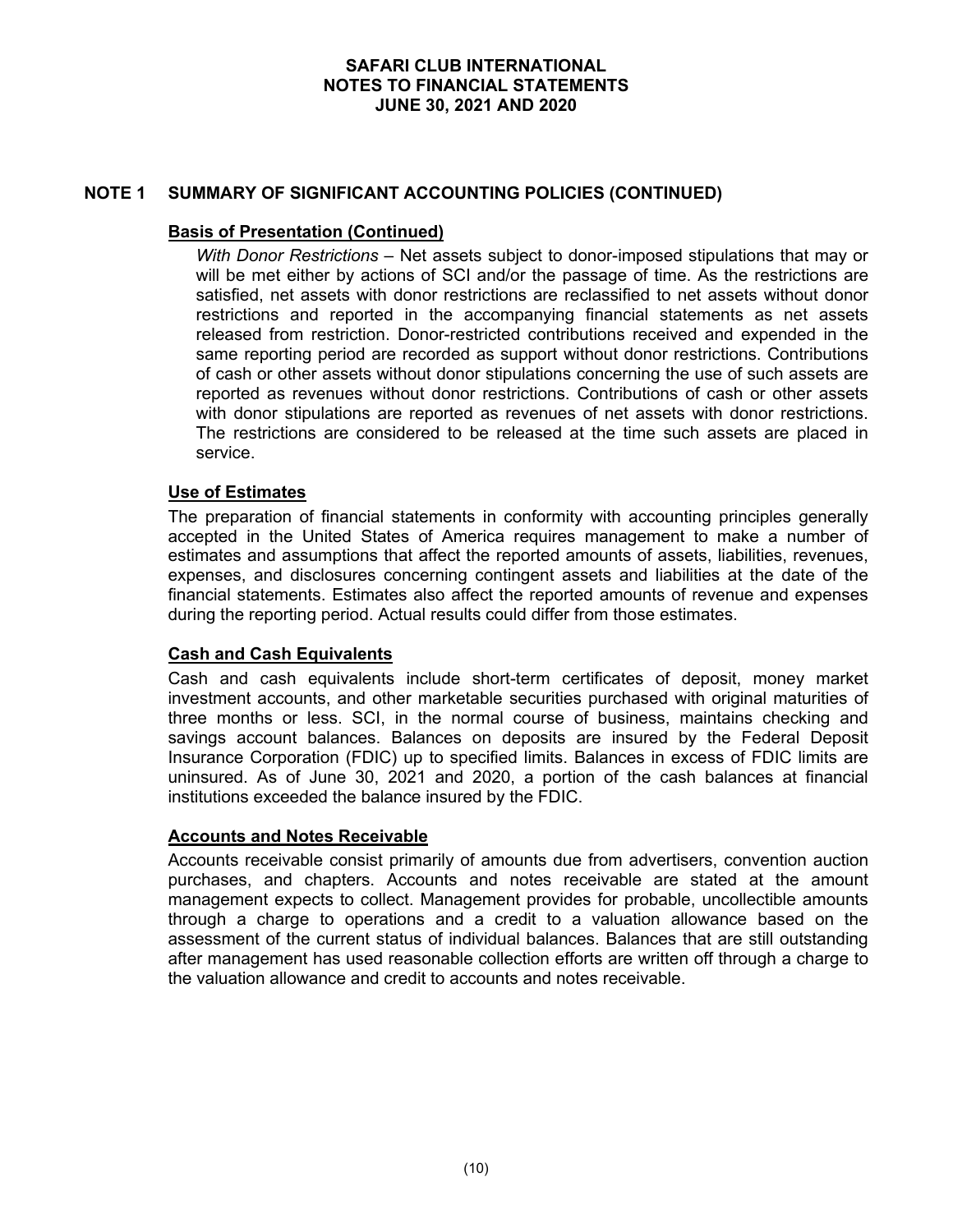## **NOTE 1 SUMMARY OF SIGNIFICANT ACCOUNTING POLICIES (CONTINUED)**

#### **Accounts and Notes Receivable (Continued)**

Notes receivable consist primarily of amounts due from long-term corporate sponsorship contracts. Long-term corporate sponsorship contracts for future services are recorded as notes receivable that bear no interest. Notes receivable also includes a note to a similar organization in the amount of \$735,000 which requires quarterly interest payments at 10% until maturity in November 2024. The notes receivable are expected to be collected according to the payment terms within the contracts as follows:

| Year Ending June 30,                  | Amount |           |  |
|---------------------------------------|--------|-----------|--|
| 2022                                  | S      | 630,097   |  |
| 2023                                  |        | 66,176    |  |
| 2024                                  |        | 735,000   |  |
| Total                                 |        | 1,431,273 |  |
| Less: Allowance for Doubtful Accounts |        | (21,867   |  |
| <b>Total Expected Collections</b>     |        | 1.409.406 |  |

Notes receivable are considered impaired if full principal or interest payments are not made in accordance with the contractual terms. There are four past due note receivables as of June 30, 2021 and one past due note receivable at June 30, 2020 that are fully reserved. Additionally, no notes receivable have been modified or extended to date.

# **Pledges Receivable**

Unconditional promises to give are recognized as assets and revenues in the period the promise is received. Unconditional promises to give that are to be collected within one year are recorded at net realizable value. Unconditional promises to give that are expected to be collected in future years are recorded at the fair value of their estimated future cash flows as of the date of the promise to give through the use of a present value discount technique. In periods subsequent to initial recognition, unconditional promises to give are reported at the amount management expects to collect and are discounted over the collection period using the same discount rate as determined at the time of initial recognition. The discount rate determined at the initial recognition of the unconditional promise to give is based upon management's assessment of many factors, including when the pledge is expected to be collected, the creditworthiness of the other parties, SCI's past collection experience and its policies concerning the enforcement of promises to give, expectations about possible variations in the amount or timing, or both, of the cash flows and other factors concerning the pledge's collectability. Amortization of the discounts is included in support from contributions. Conditional promises to give are recognized when the conditions on which they depend are substantially met. Management provides for probably, uncollectible amounts through a charge to operations and a credit to valuation allowance based on the assessment of the current status of individual balances.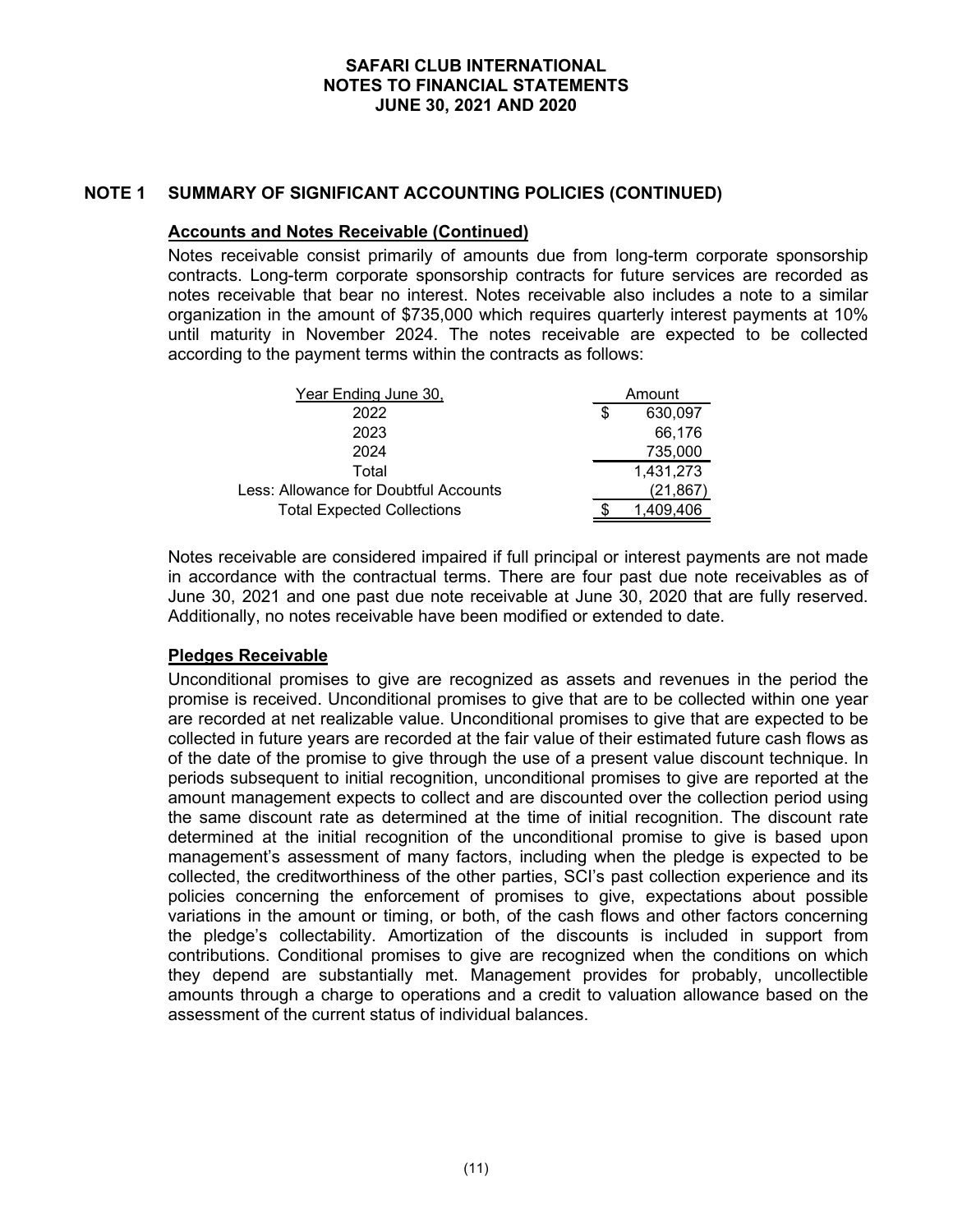## **NOTE 1 SUMMARY OF SIGNIFICANT ACCOUNTING POLICIES (CONTINUED)**

#### **Long-Term Deposit**

Effective fiscal 2013, SCIF and SCI entered into a memorandum of understanding for facilities use, shared services, and grant agreements. The terms require that SCI shall deposit SCIF available funds in the amount equal to two months' rent. SCIF may apply all or part of the deposit to any unpaid rent or other charges due from SCI or to cure any other defaults of SCI. No interest is paid on the deposit.

### **Contributions**

Contributions received are considered to be available for general use unless specifically restricted by the donor. Amounts received that are designated for future periods or are restricted by the donor for specific purposes are reported as support with donor restrictions. When a donor's stipulated time restriction ends or purpose restriction is accomplished, net assets with donor restrictions are reclassified to net assets without donor restrictions and are reported in the statements of activities and changes in net assets as Net Assets Released from Restrictions. Restricted support, where restrictions are met in the same period as the contribution is made, is shown as support without donor restrictions.

### **Inventories**

Inventories consist mainly of record books, engraving supplies, merchandise inventories, world hunting awards, and Cabela's gift certificates. Record books, engraving supplies, merchandise inventories, world hunting awards, and gift certificates are stated at the lower of cost (using the first-in, first-out method) or net realizable value.

#### **Program Revenue, Unearned Revenue, Prepaid Expenses and Insurance Proceeds**

Convention revenue and expenses related to SCI's annual convention are deferred and recognized when the convention is held. The convention is conducted by SCI and all revenues accrue to SCI. However, certain proceeds from auction items, sweepstakes, and other activities may be dedicated for the benefit of SCIF, and if so, the revenues are paid directly to SCIF.

SCI's 2021 annual convention was cancelled due to COVID-19. As a result, SCI received insurance proceeds representing the anticipated net revenue from the event in the amount of \$6,798,064. In addition to this, SCI received reimbursement from expenses incurred, totaling \$1,066,518. The expense reimbursements were recorded as reductions to the related expenses.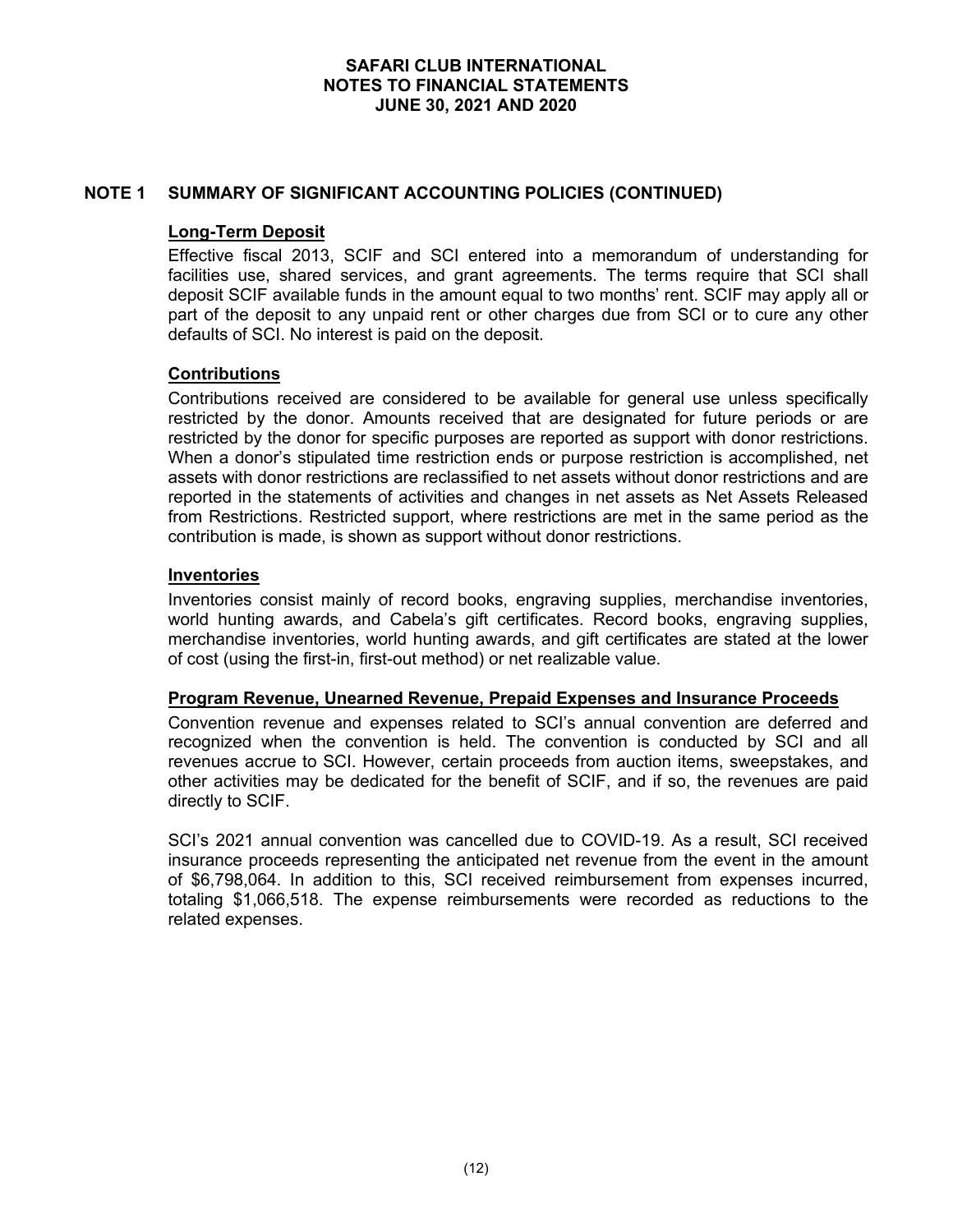# **NOTE 1 SUMMARY OF SIGNIFICANT ACCOUNTING POLICIES (CONTINUED)**

#### **Program Revenue, Unearned Revenue, Prepaid Expenses, and Insurance Proceeds (Continued)**

SCI has one-year, three-year, and life memberships. Membership dues are on an anniversary-date basis and include multiple distinct performance obligations, including publications and general member services. Dues revenue is allocated among the performance obligations and is recognized when each of the performance obligations are satisfied, as follows:

- Bi-monthly magazine upon publication
- Monthly newspaper upon publication
- General member benefits ratably over the membership period. SCI recognizes life memberships over a period of 20 years based on historical experience and expected mortality

Unearned membership revenue is reflected as unearned revenue on the statement of financial position.

Magazine and newspaper advertising revenue is deferred and recognized as each issue is published. Sponsorships are billed when contracts are signed and, as a result, SCI recorded deferred revenue (contract liability) and accounts receivable for any amounts SCI has a right to invoice for which services/events have not been provided. Corporate sponsorship revenue is deferred and recognized in the period in which the performance obligations are met.

Revenue from record book sales and the related record book production costs are deferred and recognized when the record book is published and delivered.

#### **Investments**

SCI accounts for its investments at fair value. The fair value is based on quoted market prices. Changes in value are shown as unrealized gains or losses on the statements of activities and changes in net assets.

Investments are exposed to various risks such as interest rate, market, and credit risks. Due to the level of risk associated with certain investment securities, it is at least reasonably possible that changes in risks in the near term could materially affect account balances and the amounts reported in the accompanying financial statements.

#### **Property and Equipment**

Property and equipment are initially recorded at cost when purchased or fair value as of the date contributed. Generally, property and equipment additions in excess of \$1,000 are capitalized. Depreciation is recorded using the straight-line method over the estimated useful lives of the related assets, which range from 2 to 25 years.

#### **Intellectual Property**

SCI capitalizes amounts paid for copyrights and trademarks at cost. SCI considers that the trademarks and copyrights have an indefinite life and therefore no amortization is recorded.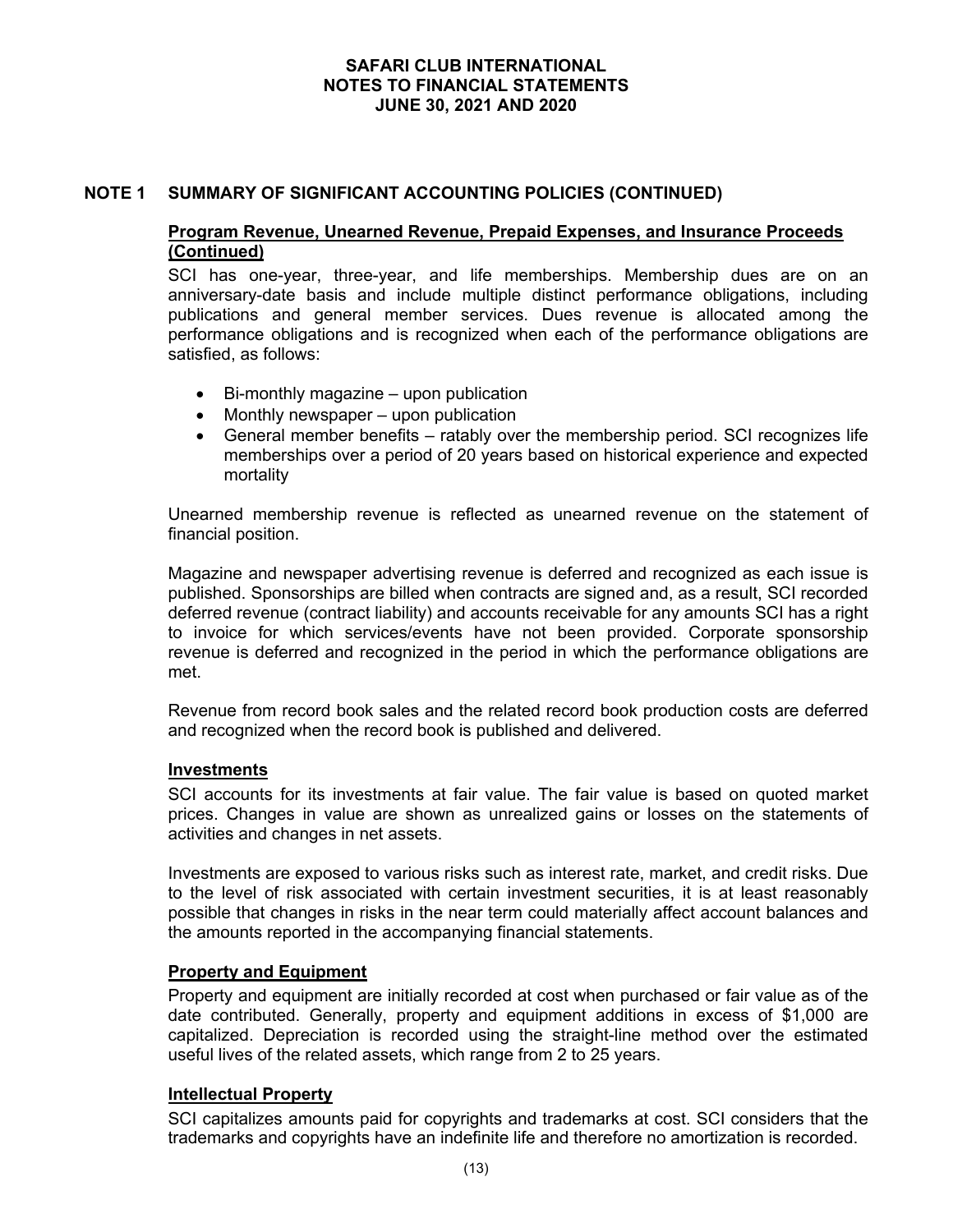# **NOTE 1 SUMMARY OF SIGNIFICANT ACCOUNTING POLICIES (CONTINUED)**

## **Impairment of Long-Lived Assets**

SCI reviews long-lived assets for impairment whenever events or changes in circumstances indicate the carrying amount of an asset may not be recoverable. Recoverability of assets to be held and used is measured by a comparison of the carrying amount of an asset to future undiscounted net cash flows expected to be generated by the asset. If such assets are considered to be impaired, the impairment to be recognized is measured by the amount by which the carrying amount of the assets exceeds the fair value of the assets. Assets to be disposed of are reported at the lower of the carrying amount or fair value less costs to sell. No impairment charges were recorded for 2021 and 2020.

# **Donated Materials and Services**

Donated materials are reflected as contributions in the statements of activities and changes in net assets at their estimated fair values at the date of receipt. Donated services are recognized as contributions if the services (a) create or enhance nonfinancial assets or (b) require specialized skills, are performed by people with those skills, and would otherwise be purchased. No amounts have been reflected in the financial statements for certain donated volunteer services because they did not qualify for recording under generally accepted accounting principles; however, a substantial number of volunteers have donated significant amounts of their time and perform a variety of tasks that assist SCI in certain administrative and committee assignments.

# **Functional Assignment of Revenues and Expenses**

All revenues and expenses are allocated based upon the functions to which they relate in the accompanying statements of functional revenues and expenses. These functions are consistent with SCI's overall goals as an organization. Revenues and expenses were allocated among the following functional categories on the basis of specific identification, estimates of time spent, and benefits derived:

- SCIF Programs
- Governmental Affairs
- Fundraising
- Membership Services
- General and Administrative

# **Common Costs**

Direct costs are allocated to SCI based on the direct functionality or direct benefit to the entity. If indirect costs are common to or benefit both SCI and SCIF, certain allocation methodologies are used based on the nature of the expense or activity to ensure that the entity is absorbing a reasonable pro rata share.

# **Advertising Costs**

Advertising costs are expensed as incurred. SCI utilizes many forms of advertising and promotion in order to communicate and accomplish its mission of protecting the freedom to hunt and promoting wildlife conservation worldwide. Advertising costs totaled \$1,245,374 and \$774,702 for the years ended June 30, 2021 and 2020, respectively.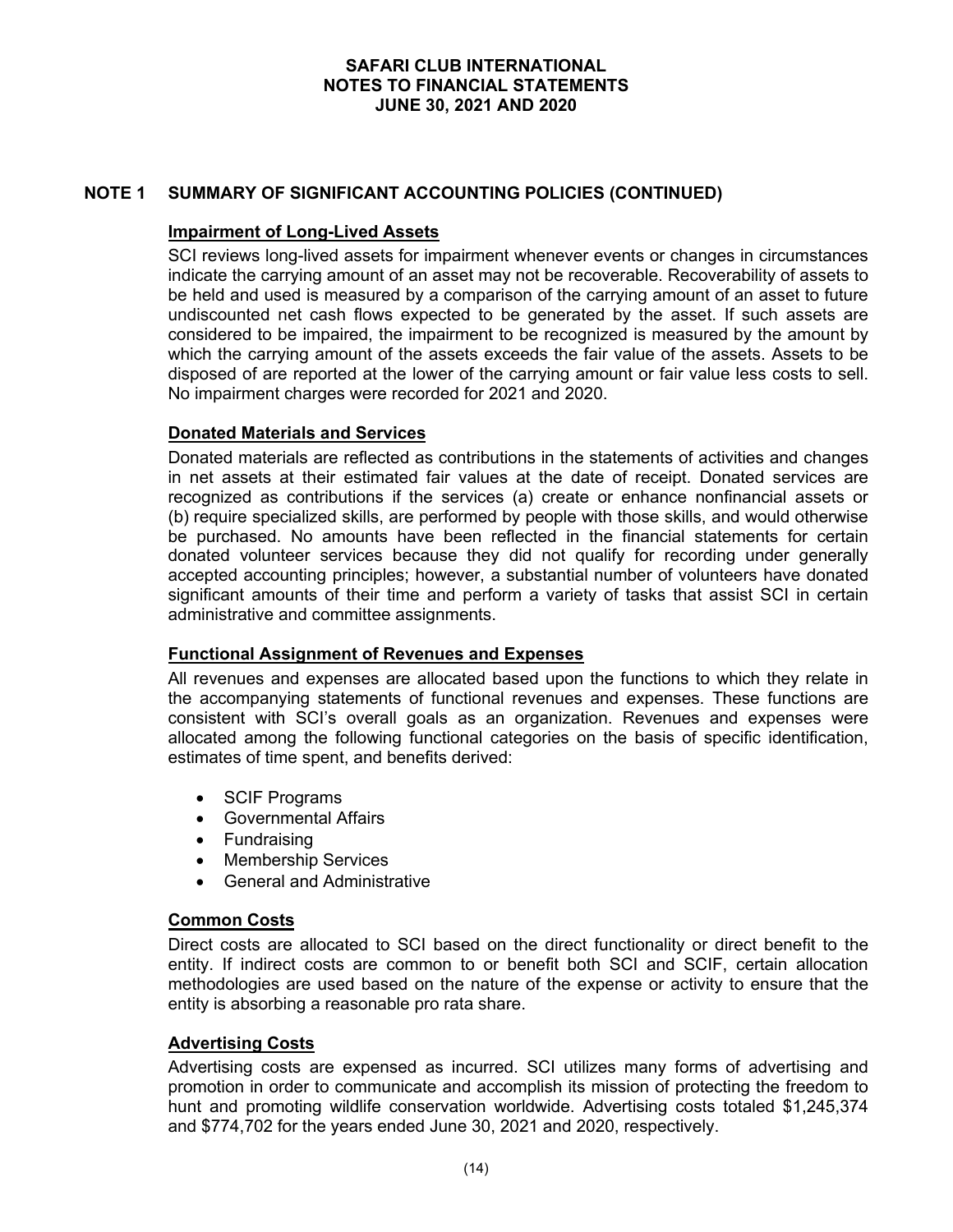#### **NOTE 1 SUMMARY OF SIGNIFICANT ACCOUNTING POLICIES (CONTINUED)**

### **Income Taxes**

SCI is a nonprofit organization under Internal Revenue Code (IRC) Section 501(c)(4) and, as such, it is exempt from both federal and Arizona income taxes. Accordingly, no provision for federal or state income taxes has been reflected in the accompanying financial statements. SCI evaluates its uncertain tax positions, if any, on a continual basis through review of its policies and procedures, review of its regular tax filings, and discussions with outside experts. As of June 30, 2021 and 2020, management does not believe any uncertain tax positions exist.

### **Adoption of New Accounting Principle**

The Financial Accounting Standards Board (FASB) issued new guidance that created Topic 606, *Revenue from Contracts with Customers*, in the Accounting Standards Codification (ASC). Topic 606 supersedes the revenue recognition requirements in FASB ASC 605, *Revenue Recognition*, and requires the recognition of revenue when promised goods or services are transferred to customers in an amount that reflects the consideration to which an entity expects to be entitled in exchange for those goods or services.

SCI adopted the requirements of the new guidance as of July 1, 2020 utilizing the modified retrospective method of transition. As a result, SCI recorded a cumulative adjustment of \$4,862,143 to net assets without donor restrictions as of July 1, 2020, to reflect the effect of the new guidance. The comparative financial information presented has not been restated and continues to be reported under the accounting standards in effect for those periods. SCI applied the new guidance using the practical expedient provided in Topic 606 that allows the guidance to be applied only to contracts that were not complete as of July 1, 2020. Adoption of the new guidance resulted in changes to the accounting policies for revenue recognition and deferred revenue as detailed below.

The modified retrospective method of transition requires SCI to disclose the effect of applying the new guidance on each item included in the 2021 financial statements. Following are the line items from the statement of financial position as of June 30, 2021 that were affected, the amounts that would have been reported under the former guidance, the effects of applying the new guidance, and the balances reported under the new guidance:

|                                                        | Amounts that<br>Would Have<br>Been Reported |            | Effects of<br>Applying the<br><b>New Guidance</b> | As Reported |            |
|--------------------------------------------------------|---------------------------------------------|------------|---------------------------------------------------|-------------|------------|
| Assets                                                 |                                             | 16,509,890 |                                                   |             | 16,509,890 |
| Liabilities<br>Unearned Revenue, Annual Membership     |                                             |            | 171,185                                           |             | 171,185    |
| Unearned Three-Year and Lifetime<br>Membership Revenue |                                             | 186,719    | 4,907,832                                         |             | 5,094,551  |
| <b>Net Assets</b><br><b>Without Donor Restrictions</b> |                                             | 5,210,607  | (330, 780)                                        |             | 4,879,827  |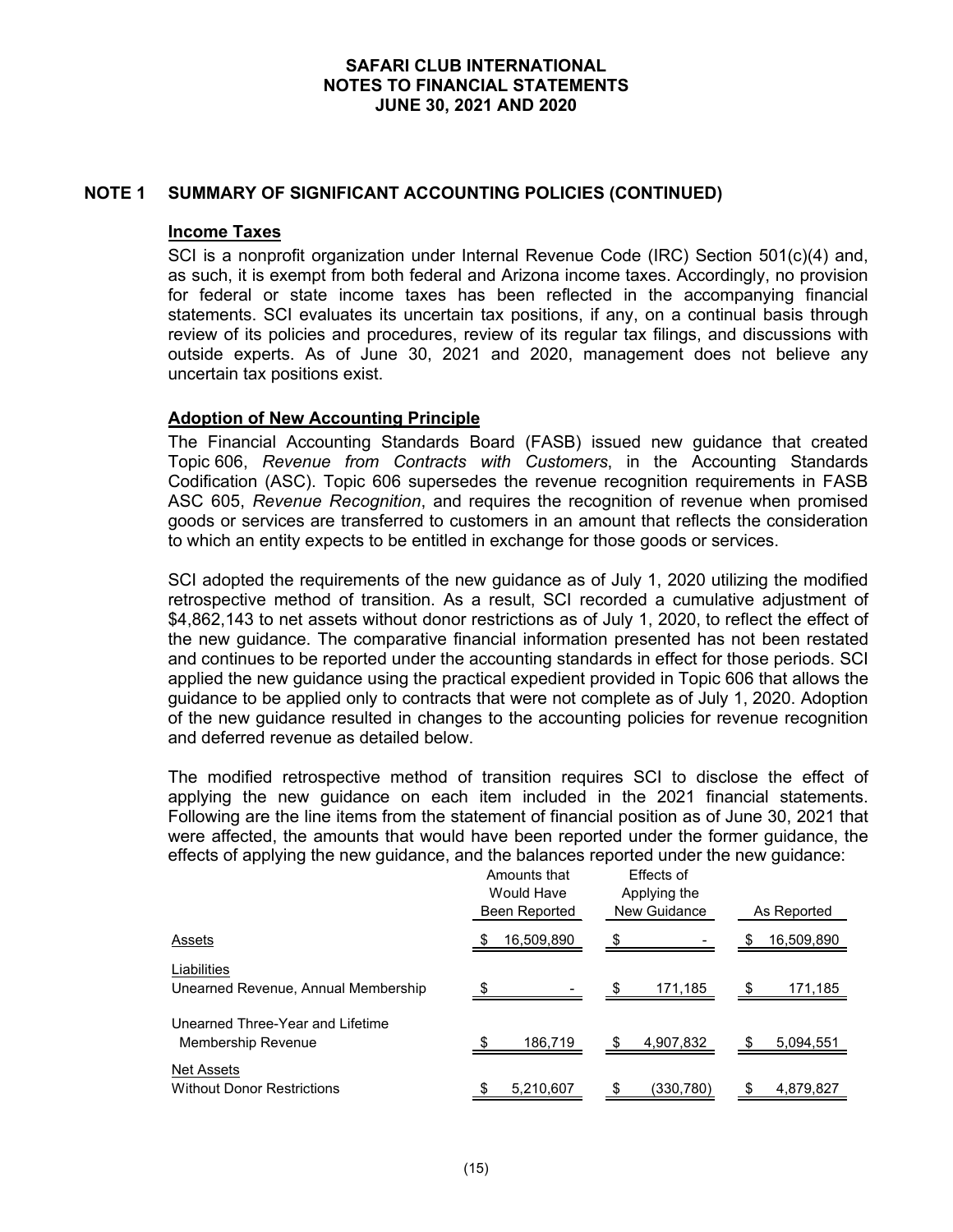# **NOTE 1 SUMMARY OF SIGNIFICANT ACCOUNTING POLICIES (CONTINUED)**

Following are the line items from the statement of activities and changes in net assets as of June 30, 2021 that were affected, the amounts that would have been reported under the former guidance, the effects of applying the new guidance, and the balances reported under the new guidance:

|                                    | Amounts that<br>Would Have<br>Been Reported | Effects of<br>Applying the<br><b>New Guidance</b> | As Reported |  |  |
|------------------------------------|---------------------------------------------|---------------------------------------------------|-------------|--|--|
| Revenues                           |                                             |                                                   |             |  |  |
| Dues and Subscriptions             | 1,759,853                                   | (4,203)                                           | 1,755,650   |  |  |
| Advertising and Sponsorships       | 1,672,405                                   | (326,577)                                         | 1,345,828   |  |  |
| Expenses                           | 11,375,951                                  |                                                   | 11,375,951  |  |  |
| Change in Net Assets               | 2,106,275                                   | (330, 780)                                        | 1,775,495   |  |  |
| Cash Flows<br>Change in Net Assets | 2,106,275                                   | (330,780)                                         | 1,775,495   |  |  |

#### **Subsequent Events**

SCI evaluated subsequent events through January 13, 2022, which is the date the financial statements were available to be issued.

On August 30, 2021, SCI acquired certain assets of Texas Trophy Hunters Association, including all intellectual property and membership lists.

# **NOTE 2 LIQUIDITY AND AVAILABILITY**

Financial assets available for general expenditure, that is, without donor restrictions limiting their use, within one year of the statement of financial position date, comprise the following at June 30:

|                                           | 2021            | 2020       |
|-------------------------------------------|-----------------|------------|
| Cash and Cash Equivalents                 | \$<br>1,951,610 | 616,054    |
| Accounts Receivable, Net                  | 1,093,787       | 2,749,891  |
| Notes Receivable, Net                     | 608,230         | 497.561    |
| Long-Term Investments                     | 9,762,569       | 8,845,178  |
| <b>Total Financial Assets</b>             | 13,416,196      | 12,708,684 |
| Less: Funds Subject to Donor Restrictions | (598, 819)      | (542, 286) |
| <b>Total Financial Assets Available</b>   | 12,817,377      | 12,166,398 |

As part of its liquidity management plan, SCI invests cash in excess of daily requirements in investments. Additionally, SCI has a \$6,700,000 line of credit.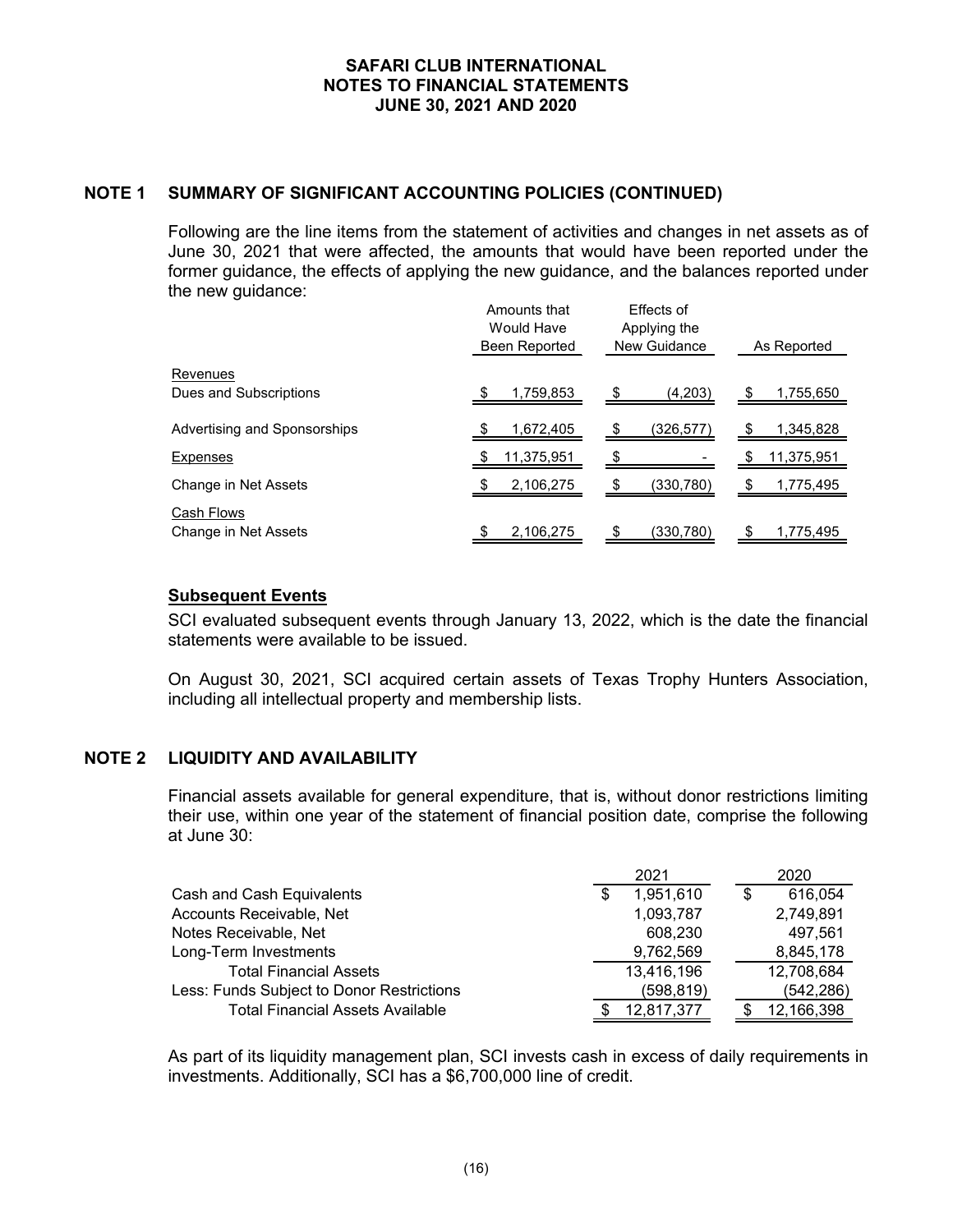#### **NOTE 3 INVESTMENTS AND FAIR VALUE MEASUREMENTS**

The framework for measuring fair value provides a fair value hierarchy that prioritizes the inputs to valuation techniques used to measure fair value. The hierarchy gives the highest priority to unadjusted quoted prices in active markets for identical assets or liabilities (Level 1 measurements) and the lowest priority to unobservable inputs (Level 3 measurements). The three levels of the fair value hierarchy are described as follows:

*Level 1* – Valuations based on unadjusted quoted prices for identical assets or liabilities in active markets;

*Level 2* – Valuations based on quoted prices for similar assets or liabilities or identical assets or liabilities in less active markets, such as dealer or broker markets; and

*Level 3* – Valuations derived from valuation techniques in which one or more significant inputs or significant value drivers are unobservable, such as pricing models, discounted cash flow models and similar techniques not based on market, exchange, dealer, or broker-traded transactions.

Following is a description of the valuation methodologies used for assets measured at fair value. There have been no changes in the valuation methodologies used at June 30, 2021 and 2020.

*Exchange Traded Funds*: Valued at the daily closing price as reported by the active market on which it is traded.

The following table presents assets measured at fair value by classification within the fair value hierarchy as of June 30, 2021.

|                        | Level 1     | Level 2 | Level 3 | Total        |
|------------------------|-------------|---------|---------|--------------|
| Exchange Traded Funds: |             |         |         |              |
| Intermediate-Term Bond | \$3,142,977 | \$      | \$      | \$ 2,844,846 |
| Mid-Cap Blend          | 401,751     |         |         | 401,751      |
| Large-Cap Blend        | 3,225,947   |         |         | 3,225,947    |
| Small-Cap Blend        | 496,632     |         |         | 496,632      |
| <b>Short Term Bond</b> | 765,042     |         |         | 765,042      |
| High Yield Bond        | 732,186     |         |         | 732,186      |
| International Bond     | 998,034     |         |         | 1,296,165    |
| Total Investments at   |             |         |         |              |
| Fair Value             | 9,762,569   | \$      |         | 9,762,569    |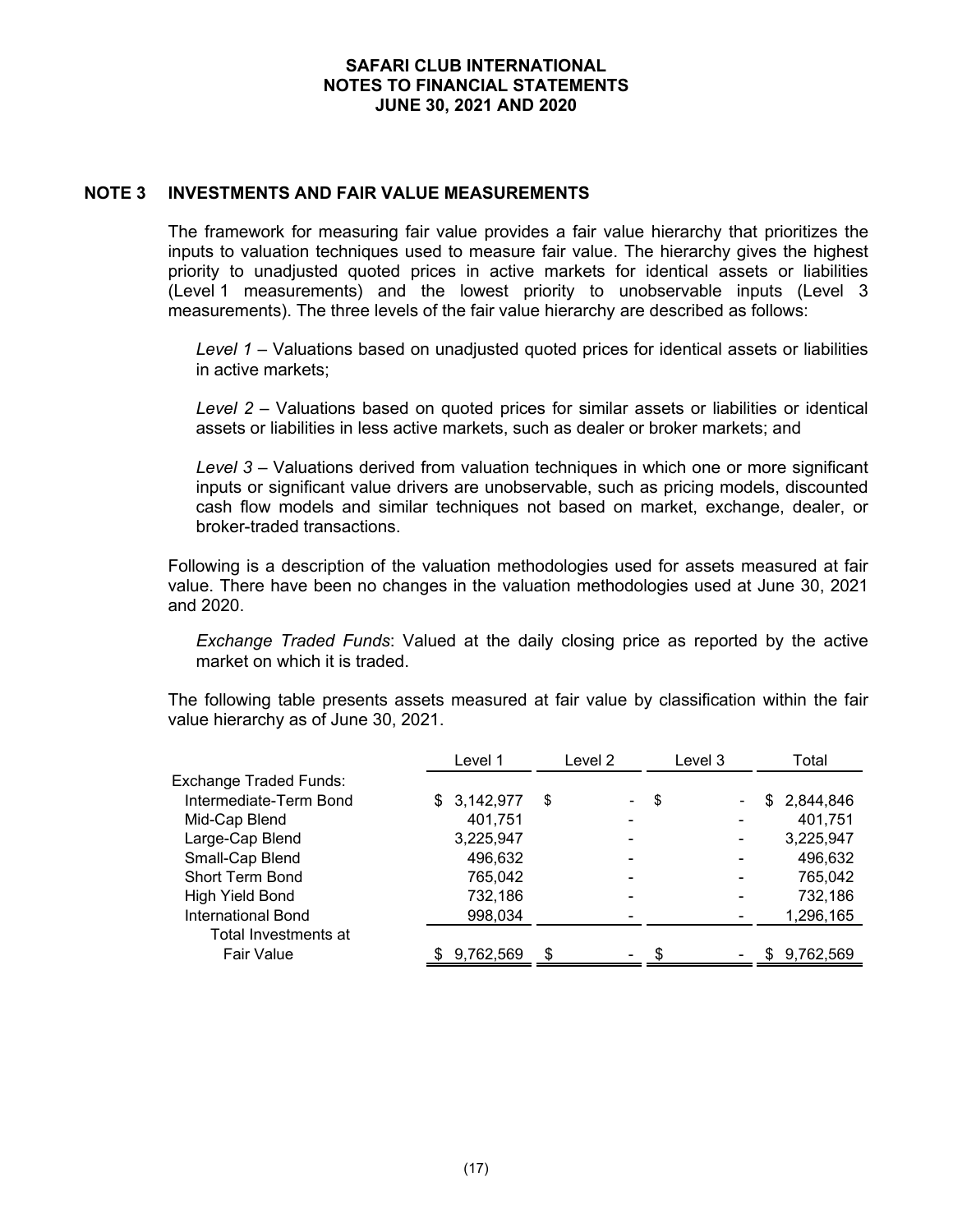### **NOTE 3 INVESTMENTS AND FAIR VALUE MEASUREMENTS (CONTINUED)**

The following table presents assets measured at fair value by classification within the fair value hierarchy as of June 30, 2020.

|                               | Level 1         |     | Level 2 |    | Level 3 |   | Total       |  |
|-------------------------------|-----------------|-----|---------|----|---------|---|-------------|--|
| <b>Exchange Traded Funds:</b> |                 |     |         |    |         |   |             |  |
| Intermediate-Term Bond        | 1,874,574<br>S. | -\$ |         | \$ | $\sim$  |   | \$1,874,574 |  |
| Mid-Cap Blend                 | 599,076         |     |         |    |         |   | 599,076     |  |
| Large-Cap Blend               | 3,310,455       |     |         |    |         |   | 3,310,455   |  |
| Small-Cap Blend               | 741,330         |     |         |    |         |   | 741,330     |  |
| Short Term Bond               | 712,911         |     |         |    |         |   | 712,911     |  |
| <b>High Yield Bond</b>        | 356,860         |     |         |    |         |   | 356,860     |  |
| <b>International Bond</b>     | 1,249,972       |     |         |    |         |   | 1,249,972   |  |
| Total Investments at          |                 |     |         |    |         |   |             |  |
| <b>Fair Value</b>             | 8,845,178       |     |         |    |         | S | 8,845,178   |  |

Investment income consists of the following for the years ended June 30:

|                                              | 2021 |           |  | 2020        |  |
|----------------------------------------------|------|-----------|--|-------------|--|
| Interest and Dividend Income                 |      | 264,110   |  | 253,384     |  |
| Net Realized Gains on Investments            |      | 317.024   |  | 2,105,350   |  |
| Net Unrealized Gains (Losses) on Investments |      | 1.241.512 |  | (1,974,026) |  |
| Fees on Investments                          |      | (15.717)  |  | (25, 701)   |  |
| Total Investment Income                      |      | 1.806.929 |  | 359.007     |  |

# **NOTE 4 PROPERTY AND EQUIPMENT**

A summary of property and equipment as of June 30 follows:

|                                       | 2021 |             |  | 2020 |             |  |
|---------------------------------------|------|-------------|--|------|-------------|--|
| <b>Office Furniture and Equipment</b> |      | 1.862.900   |  |      | 2.106.997   |  |
| Work in Progress                      |      | 147.000     |  |      | 199.121     |  |
| Less: Accumulated Depreciation        |      | (1,698,620) |  |      | (1,835,312) |  |
| Property and Equipment, Net           | \$   | 311.280     |  |      | 470,806     |  |

Depreciation expense charged to operations was \$102,883 and \$172,388 for the years ended June 30, 2021 and 2020, respectively.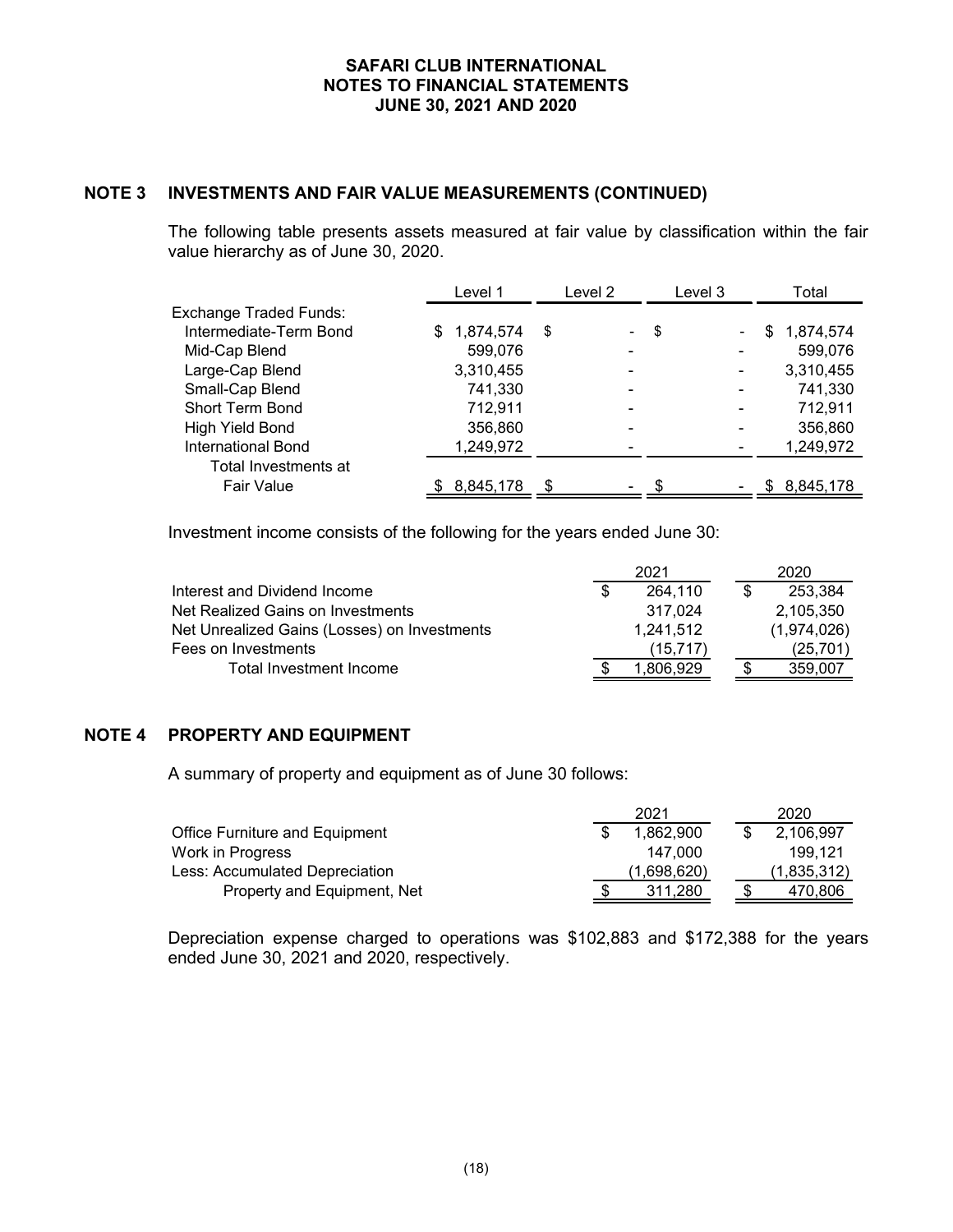### **NOTE 5 LIFE HUNTER ADVOCATE SOCIETY**

The Life Hunter Advocate Society (LHAS) was established with the purpose of accepting contributions and funding advocacy projects. All contributions by SCI life members to the LHAS are held in a segregated account

The change in the LHAS fund for the year ended June 30, 2021 is as follows:

|                                                |         |                     | <b>With Donor Restrictions</b> |               |                |     |           |
|------------------------------------------------|---------|---------------------|--------------------------------|---------------|----------------|-----|-----------|
|                                                | Without |                     | Time/Purpose                   | Restricted in |                |     |           |
|                                                |         | <b>Restrictions</b> | Restricted                     |               | Perpetuity     |     | Total     |
| LHAS Net Assets, July 1, 2020                  | S       |                     | \$<br>433.181                  | \$            | $\blacksquare$ | \$  | 433,181   |
| Contributions and Pledge Payments              |         |                     | 42,750                         |               |                |     | 42,750    |
| Investment Return:                             |         |                     |                                |               |                |     |           |
| Net Realized and Unrealized Gains              |         |                     | 83.750                         |               |                |     | 83,750    |
| Dividends and Interest                         |         |                     | 10,052                         |               |                |     | 10,052    |
| Appropriation of LHAS                          |         |                     |                                |               |                |     |           |
| Assets for Expenditure                         |         |                     | (109.984)                      |               |                |     | (109,984) |
| LHAS Net Assets, June 30, 2021                 |         |                     | 459.749                        |               |                | \$. | 459,749   |
|                                                |         |                     |                                |               |                |     |           |
| Pledges Receivable, Net (Restricted)           |         |                     | 26,650                         |               |                |     |           |
| <b>LHAS Net Assets Time/Purpose Restricted</b> |         |                     | 486.399                        |               |                |     |           |

The change in the LHAS fund for the year ended June 30, 2020 is as follows:

|                                          | <b>With Donor Restrictions</b> |                     |    |              |    |               |               |
|------------------------------------------|--------------------------------|---------------------|----|--------------|----|---------------|---------------|
|                                          |                                | Without             |    | Time/Purpose |    | Restricted in |               |
|                                          |                                | <b>Restrictions</b> |    | Restricted   |    | Perpetuity    | Total         |
| LHAS Net Assets, July 1, 2019            | \$                             | $\blacksquare$      | \$ | 373.594      | \$ | $\sim$        | \$<br>373,594 |
| <b>Contributions and Pledge Payments</b> |                                |                     |    | 67.600       |    |               | 67,600        |
| Investment Return:                       |                                |                     |    |              |    |               |               |
| Net Realized and Unrealized Gains        |                                |                     |    | 8.547        |    |               | 8,547         |
| Dividends and Interest                   |                                |                     |    | 9.301        |    |               | 9,301         |
| Appropriation of LHAS                    |                                |                     |    |              |    |               |               |
| Assets for Expenditure                   |                                |                     |    | (25, 861)    |    |               | (25,861)      |
| LHAS Net Assets, June 30, 2020           |                                |                     |    | 433,181      |    |               | 433,181       |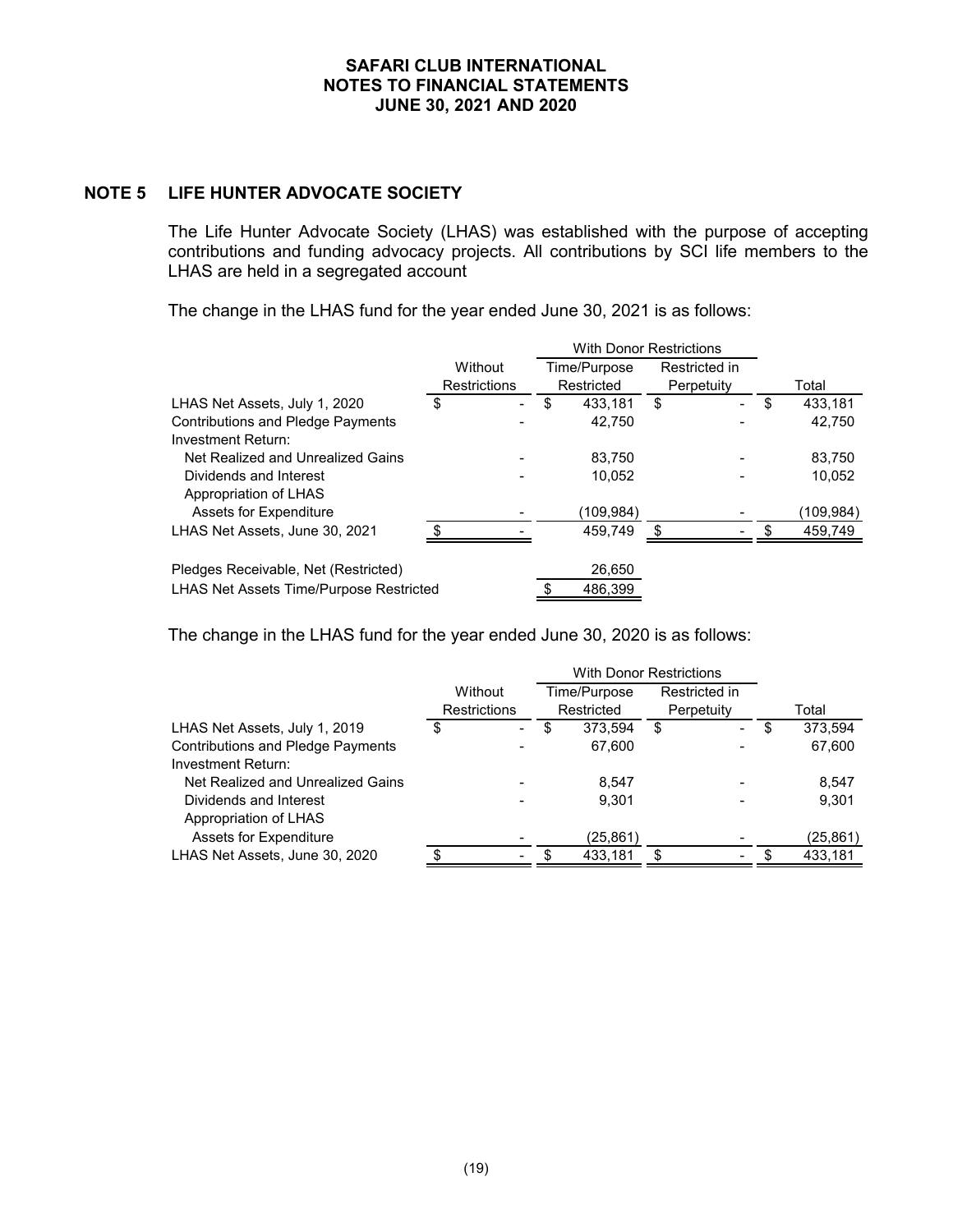### **NOTE 6 RELATED PARTY TRANSACTIONS**

Many members of the board of directors volunteer their time and perform a variety of tasks that assist both SCI and SCIF in certain administrative and committee assignments.

Effective fiscal 2013, SCI and SCIF entered into a memorandum of understanding for facilities use and shared services and a grant agreement (the agreement) that is effective through June 30, 2017 with an automatic five-year renewal unless either party provides a written notice of termination. Effective July 1, 2017, SCI and SCIF entered into a bridge amendment to the memorandum of understanding which automatically renews annually unless either party provides written notice.

A new agreement was entered into effective May 14, 2020. The new agreement has an initial term of two years and shall auto-renew for additional terms of equal length thereafter, unless terminated by either party providing 90 days' written notice.

The agreement calls for SCI to lease certain facilities from SCIF based upon the estimated usage of the space by SCI and SCIF. The usage of the space will be reviewed periodically but not less than every two years, at which time the annual rent payments will be adjusted to reflect the new usage estimates. For the years ended June 30, 2021 and 2020, SCIF charged SCI \$419,705 and \$434,118, respectively, for the use of facilities.

The agreement also requires SCI to pay, on a monthly basis, an allocated share of property taxes, utilities, janitorial services, and property insurance. The expenses recognized by SCI related to these facilities expenses totaled \$213,441 and \$215,525 for the years ended June 30, 2021 and 2020, respectively. Additionally, SCI received from SCIF reimbursement of allocated expenses totaling \$236,555 and \$216,616 for the years ended June 30, 2021 and 2020, respectively.

In addition, the agreement provides that as part of SCI's ongoing support of SCIF, SCI agrees to donate as part of its annual grant each year to SCIF, the total employee payroll costs and amounts expended in goods and services on behalf of SCIF. For the years ended June 30, 2021 and 2020, SCI provided to SCIF goods and services totaling \$1,000,000 and \$2,084,487, respectively, which is included as SCIF Donated Goods and Services in the accompanying statements of functional revenues and expenses.

Lastly, the agreement provides for an annual grant from SCI to SCIF to support SCIF's mission. The annual grant shall be equal to 15% of SCI's prior fiscal year's gross unrestricted operating revenue, less the value of donated goods and services (as described above), and less the annual amount paid for rent, but not facilities expenses (as described above). SCIF may submit requests to SCI's Executive Committee from time to time during any year for additional discretionary grants for up to an additional 1% of the prior fiscal year's gross unrestricted operating revenue. For the years ended June 30, 2021 and 2020, the annual grant totaled \$-0- and \$115,513, respectively, which is included as SCIF grants in the accompanying statements of functional revenues and expenses. The grant is payable in monthly installments to SCIF, provided that SCI may offset the rent as well as the donated goods and services against the annual grant amount. As of June 30, 2021 and 2020, amounts due from SCIF totaled \$212,582 and \$134,418, respectively, which are included in accounts receivable in the accompanying statements of financial position.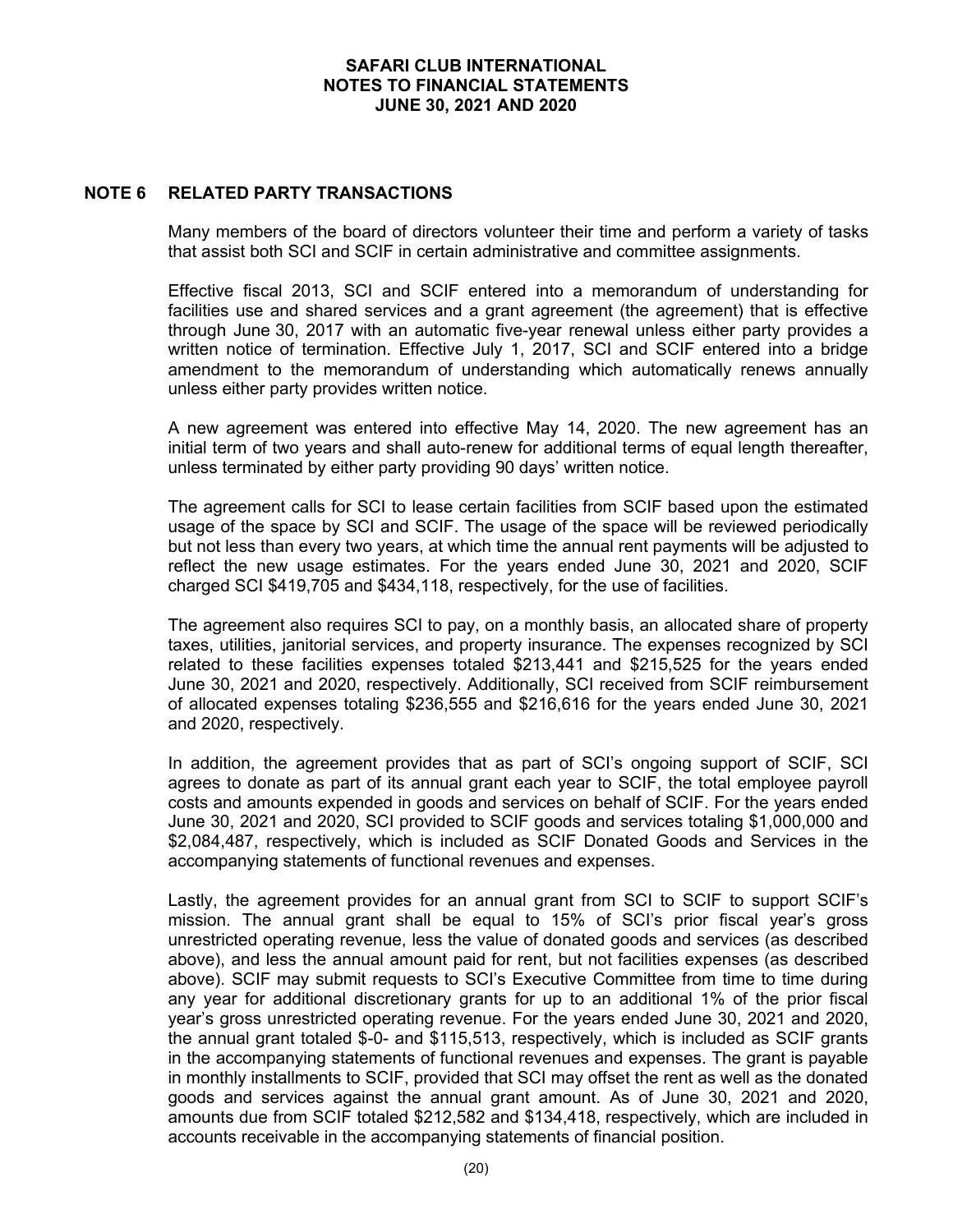### **NOTE 6 RELATED PARTY TRANSACTIONS (CONTINUED)**

Effective January 1, 2000, SCI and SCIF entered in an intellectual property license agreement whereby SCIF licensed to SCI certain trademarks, names, logos, and emblems (the Marks) owned by SCIF. This agreement granted SCI the right to use the Marks in connection with its nonprofit activities that include protecting hunter's rights and promoting conservation of wildlife worldwide, and written materials. On July 1, 2019, SCI purchased the Marks for \$731,800.

SCI paid an independent contractor, who is the son of a member of the SCI board of directors. The amounts paid were \$99,047 and \$197,240 for the years ended June 30, 2021 and 2020, respectively, for production related expenses.

### **NOTE 7 SECURITIES BASED LINE OF CREDIT**

In October 2019, SCI obtained a securities based line of credit in the amount of \$6,700,000. Outstanding draws are secured by a portion of SCI's investment portfolio and are charged interest at the one-month LIBOR plus 2.25% (effective rate of 2.60% at June 30, 2021). There were no amounts outstanding under this line of credit on June 30, 2021.

#### **NOTE 8 COMMITMENTS**

SCI leases space for its annual conventions and as entered into agreements for events through the 2030 convention. The leases require either minimum food and beverage sales, or a license fee as well as penalties ranging up to 100% of total anticipated revenues determined by the date of cancellation. Hotels in the areas have also been booked. SCI has entered into agreements for events through 2030 as follows:

| 2022         | Mandalay Bay                                                           | Las Vegas, NV                       |
|--------------|------------------------------------------------------------------------|-------------------------------------|
| 2023         | Music City Center                                                      | Nashville, TN                       |
| 2024         | Music City Center                                                      | Nashville, TN                       |
| 2025         | Music City Center                                                      | Nashville, TN                       |
| 2026<br>2027 | <b>Ernest N. Morial Convention Center</b><br>Indiana Convention Center | New Orleans, LA<br>Indianapolis, IN |
| 2028         | Ernest N. Morial Convention Center                                     | New Orleans, LA                     |
| 2029         | Indiana Convention Center                                              | Indianapolis, IN                    |
| 2030         | <b>Ernest N. Morial Convention Center</b>                              | New Orleans, LA                     |
|              |                                                                        |                                     |

SCI also entered into advertising and sponsorship contracts. Payments are made according to schedules outlined in the contracts and expenses in the periods in which the advertising airs.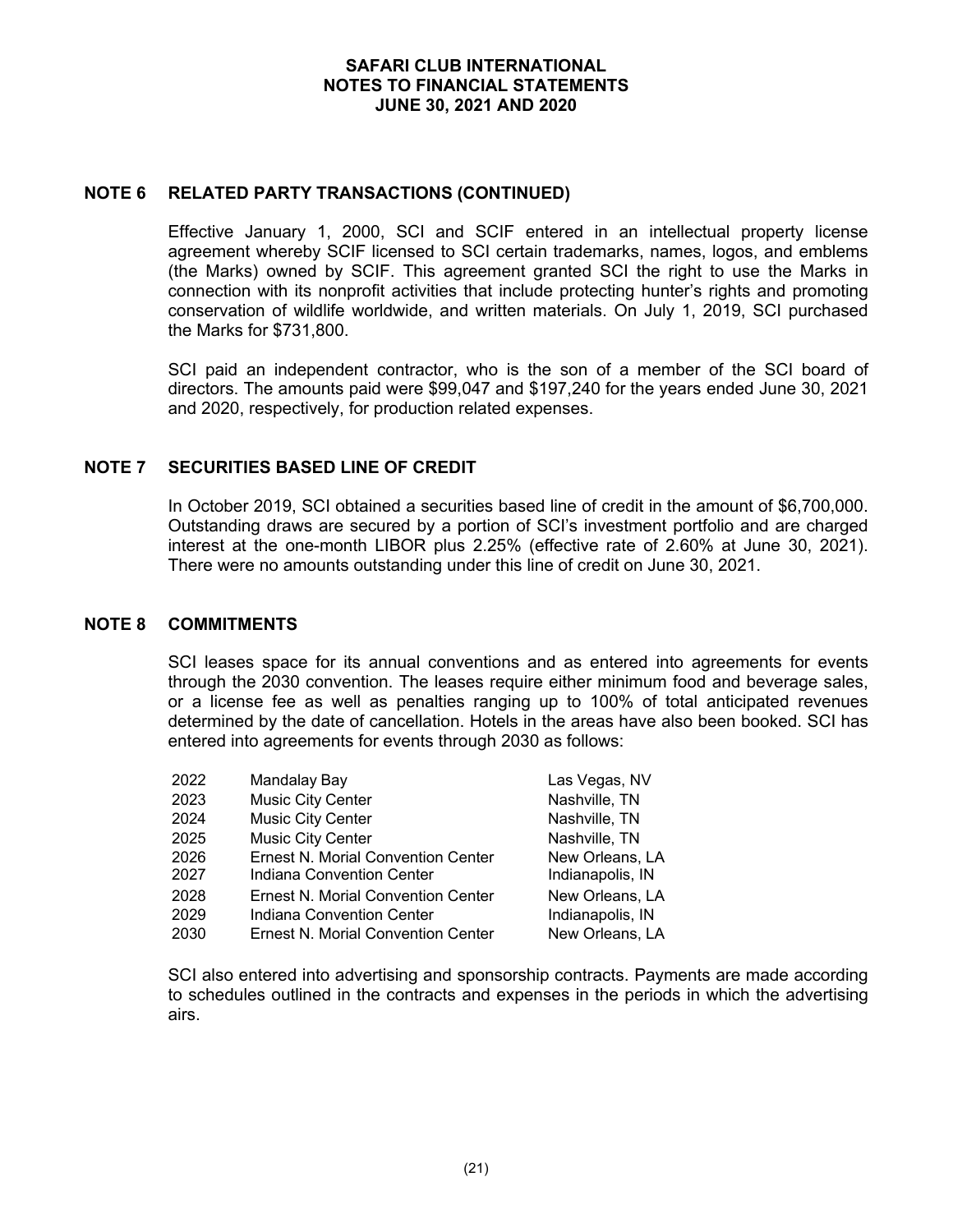### **NOTE 9 EXCHANGE TRANSACTIONS**

In the normal course of operations, SCI trades marketing exposure in return for products. These transactions are recorded at fair value when the goods and services are received. Amounts included in revenue and expense resulting from such exchange transactions was \$46,181 and \$46,181, respectively for the year ended June 30, 2021. Amounts included in revenue and expense resulting from such exchange transactions was \$56,914 and \$56,914, respectively, for the year ended June 30, 2020.

### **NOTE 10 RETIREMENT PLAN**

SCI has a 401(k) plan available to all eligible employees with more than 1,000 hours of service. SCI matches 30% of each participant's deferral contributions up to 30% of compensation or up the maximum contribution allowed by the IRC. These matching contributions vest over a five-year period. In 2021 and 2020, employer matching contributions totaled \$70,346 and \$95,474, net of forfeitures, respectively.

# **NOTE 11 NET ASSETS**

Net assets with donor restrictions are restricted for the following purposes or periods at June 30:

|                                               | 2021    | 2020    |  |  |
|-----------------------------------------------|---------|---------|--|--|
| Subject to Expenditure for Specified Purpose: |         |         |  |  |
| Life Hunter Advocate Society                  | 486.399 | 433.181 |  |  |
| Miscellaneous Hunter Advocacies               | 112.420 | 109.105 |  |  |
| Total Net Assets with Donor Restrictions      | 598.819 | 542.286 |  |  |

Net assets were released from donor restrictions by incurring expense satisfying the restricted purpose or by occurrence of the passage of time or other events specified by the donors as follows for the years ended June 30 as follows:

|                                       | 2021   |  |         |
|---------------------------------------|--------|--|---------|
| Satisfaction of Purpose Restrictions: |        |  |         |
| Life Hunter Advocate Society          | 50.599 |  | 25,000  |
| Miscellaneous Hunter Advocacies       | 12.003 |  | 76.130  |
|                                       | 62.602 |  | 101.130 |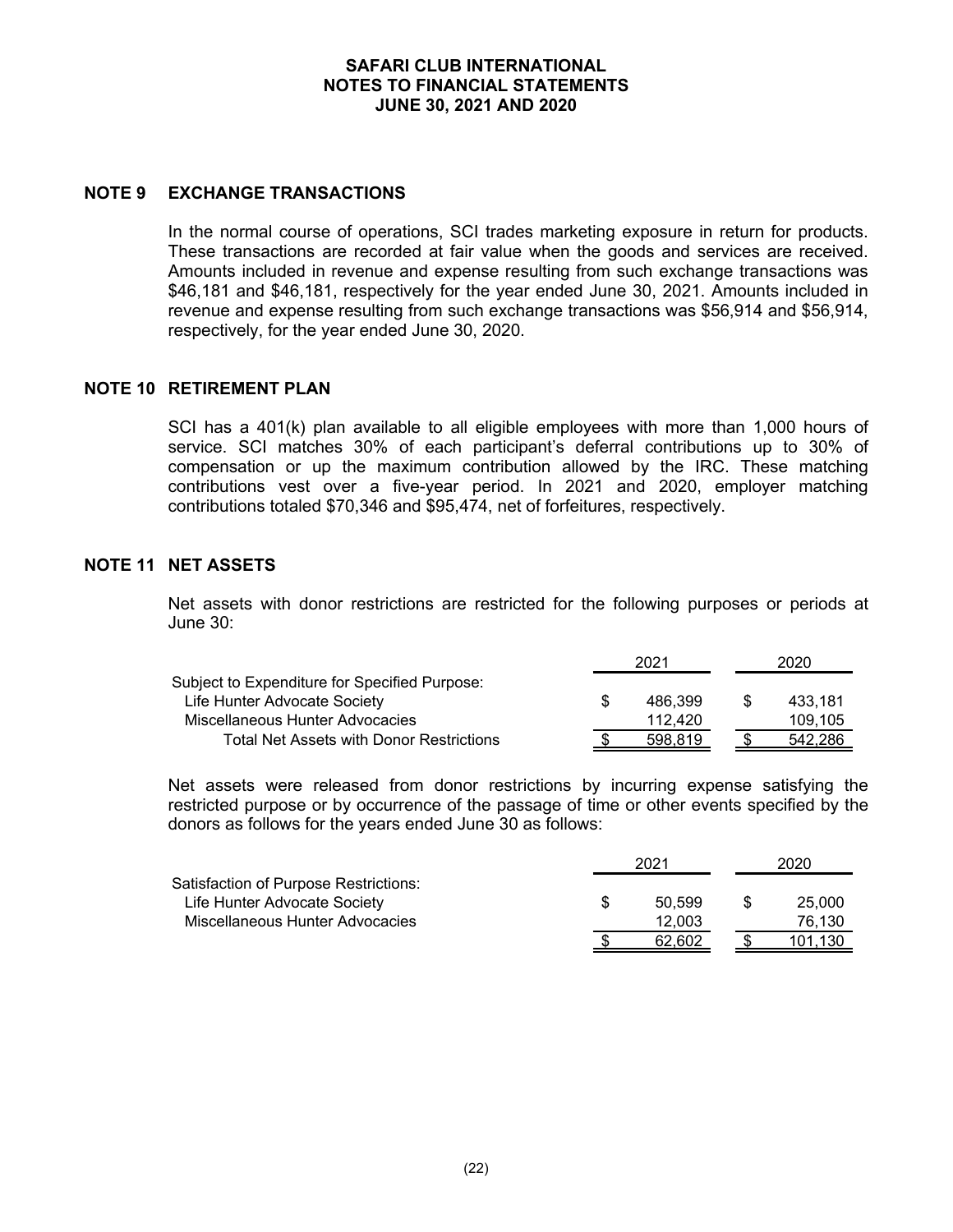### **NOTE 12 CONTINGENCIES**

#### **Litigation**

SCI is involved in various disputes and matters of litigation generally incidental to their business. SCI engages in these lawsuits as plaintiff or friend of the court in an effort to influence legislation affecting hunting. Management does not believe any existing matters will ultimately have a significant impact on SCI's financial position or results of operations.

### **Pandemic**

In March 2020, the World Health Organization declared the spread of Coronavirus Disease (COVID-19) a worldwide pandemic. The COVID-19 pandemic continues to have significant effects on global markets, supply chains, businesses, travel restrictions, and communities. Specific to SCI, COVID-19 may impact various parts of its fiscal 2022 operations and financial results, including decreased revenues and increased expenses. Management believes SCI is taking appropriate actions to mitigate the negative impact. However, the full impact of COVID-19 is unknown.